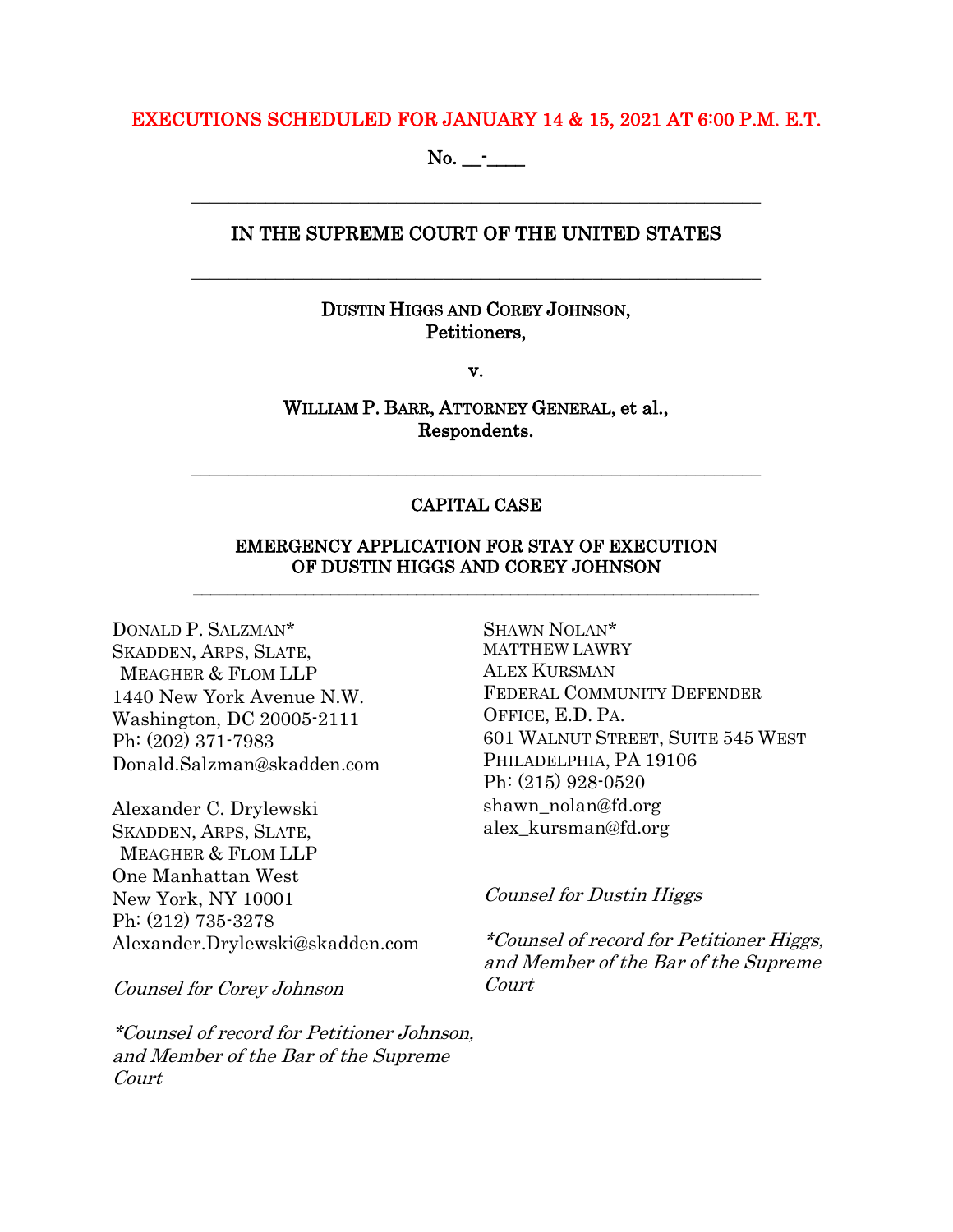# TABLE OF CONTENTS

| I.   |                                                                  |                                                                                                                          |                                                                                                            |  |  |  |  |
|------|------------------------------------------------------------------|--------------------------------------------------------------------------------------------------------------------------|------------------------------------------------------------------------------------------------------------|--|--|--|--|
| II.  |                                                                  |                                                                                                                          |                                                                                                            |  |  |  |  |
| III. |                                                                  |                                                                                                                          |                                                                                                            |  |  |  |  |
|      |                                                                  |                                                                                                                          |                                                                                                            |  |  |  |  |
| I.   | Petitioners bring meritorious as applied Eighth Amendment claims |                                                                                                                          |                                                                                                            |  |  |  |  |
|      | $\mathbf{A}$ .                                                   | The District Court Held that Petitioners Have COVID-19 and<br>Remain Symptomatic, and that Nearly All Symptomatic COVID- |                                                                                                            |  |  |  |  |
|      |                                                                  | 1.                                                                                                                       | The District Court Found that Petitioners Have Overt                                                       |  |  |  |  |
|      |                                                                  | 2.                                                                                                                       | The District Court Found that Petitioners' COVID-19<br>Symptoms Indicate It Is Sure or Nearly Certain They |  |  |  |  |
|      | <b>B.</b>                                                        | The District Court Held that Petitioners' Clear Lung Damage<br>Means They Are Virtually Certain To Experience Flash      |                                                                                                            |  |  |  |  |
|      | C.                                                               | The District Court Found that Severe Pain from Flash<br>Pulmonary Edema Violates the Eighth Amendment  19                |                                                                                                            |  |  |  |  |
|      | D.                                                               | The District Court Concluded that Known and Available<br>Alternatives Would Substantially Reduce The Risk of Harm 21     |                                                                                                            |  |  |  |  |
| IV.  |                                                                  |                                                                                                                          | The Balance of Harms and Petitioners' Lack of Delay Justify a Stay 22                                      |  |  |  |  |
|      |                                                                  |                                                                                                                          |                                                                                                            |  |  |  |  |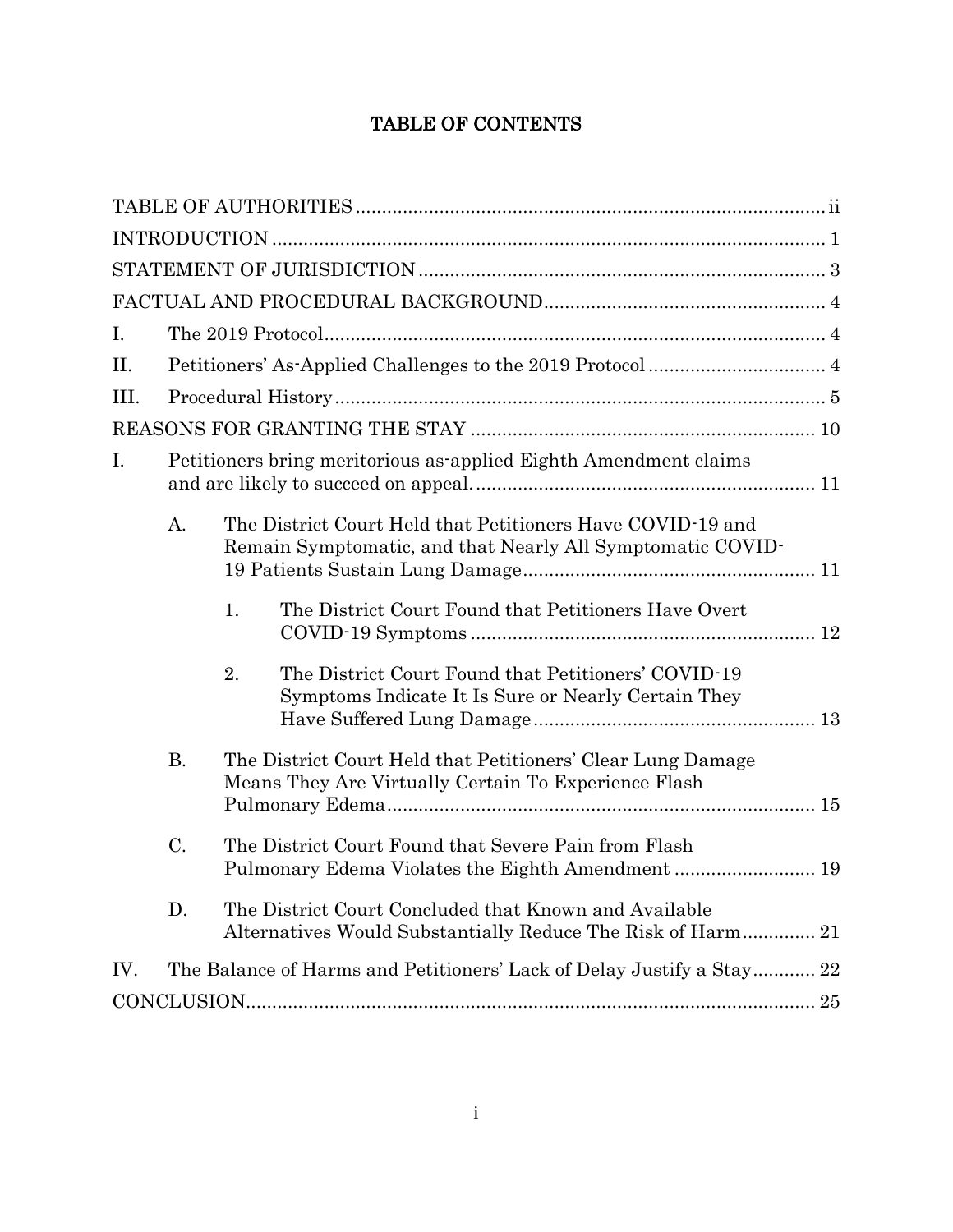# TABLE OF AUTHORITIES

## <span id="page-2-0"></span>Federal Cases

# Federal Statutes

|--|--|

# State Statutes

|--|--|--|--|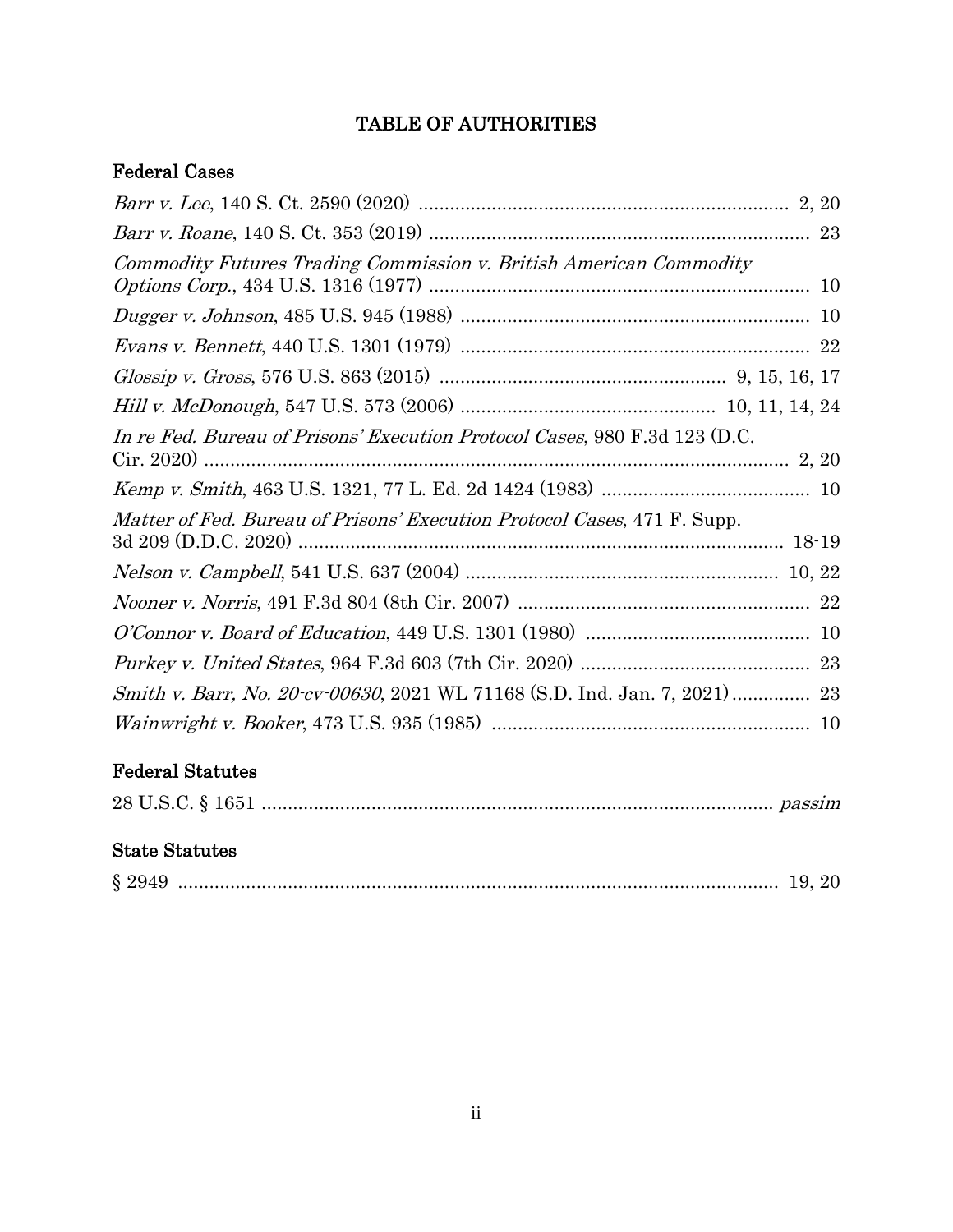To the Honorable John G. Roberts, Jr., Chief Justice of the Supreme Court of the United States and Circuit Justice for the D.C. Circuit.

#### INTRODUCTION

<span id="page-3-0"></span>The Government intends to execute Petitioners Corey Johnson and Dustin Higgs today and tomorrow, respectively, by injecting them with massive doses of pentobarbital. Petitioners both contracted COVID-19 less than a month ago and remain symptomatic. Within five days of learning of their diagnoses, Petitioners raised as-applied Eighth Amendment claims alleging that, while their lungs are still suffering damage from COVID-19, lethal injection of pentobarbital would cause torturous executions akin to death-by-waterboarding. The district court expeditiously ordered briefing and held a two-day evidentiary hearing.

On January 12, 2021, the district court entered a "*limited* injunction" temporarily enjoining the executions of Mr. Higgs and Mr. Johnson on the ground that their undisputed COVID-19 infections, when combined with lethal doses of pentobarbital, will cause them to consciously suffer flash pulmonary edema for up to two and a half minutes during their executions—an excruciating condition described as "a sensation of drowning akin to waterboarding." APP.3. The district court's factual findings were based on Petitioners' extensive medical evidence and the testimony of "highly credible" medical experts. APP.10. In a 2-1 split decision, the D.C. Circuit vacated the injunction, negating the district court's detailed factual findings without even addressing, let alone meaningfully grappling with, the "clear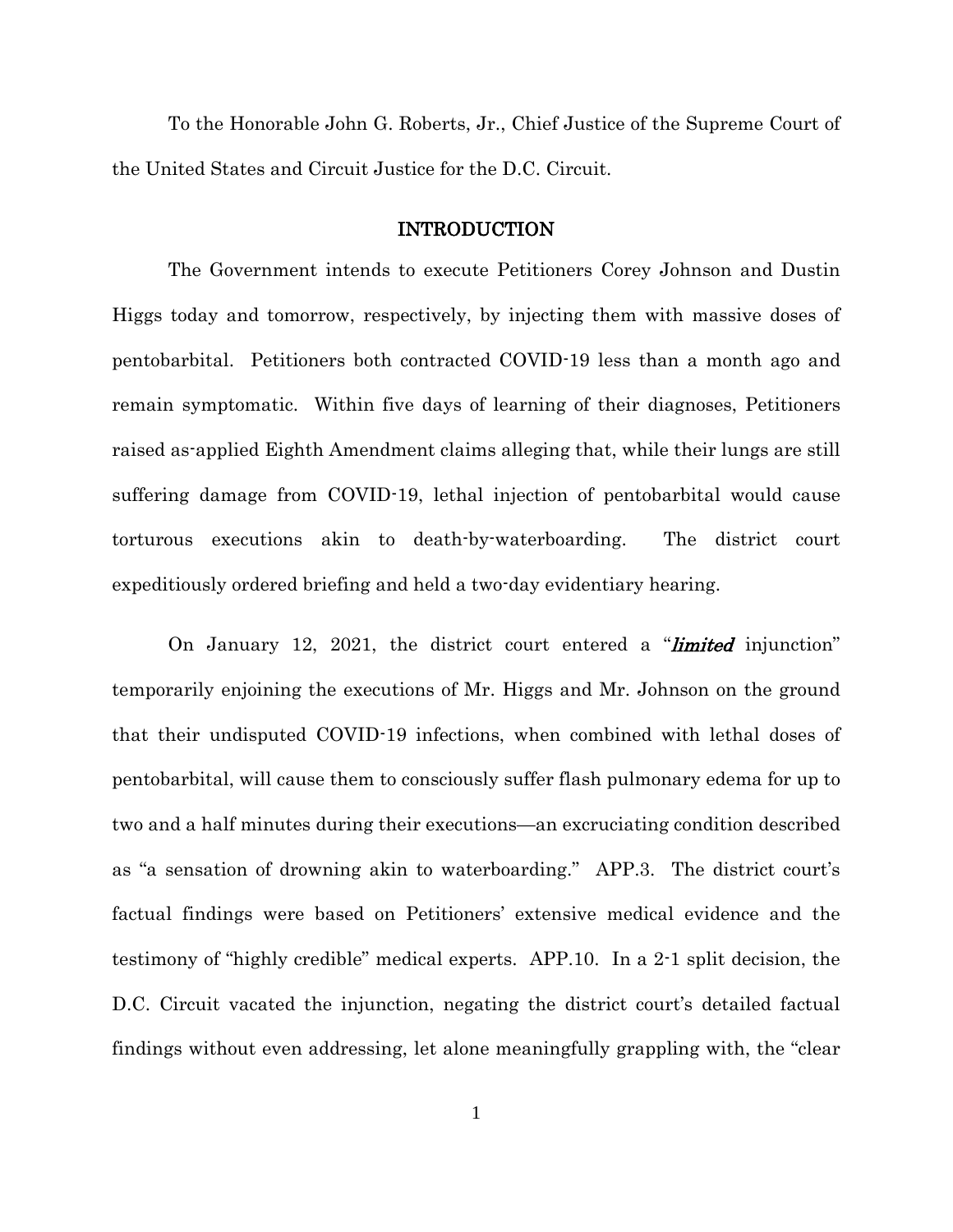error" standard of review to which it was bound. In doing so, the majority imposed a standard for Eighth Amendment claims that is contrary to logic and law, whereby the Government can immunize itself from claims of cruel and unusual punishment if it presents any expert to defend its practices, even if that expert is found to be noncredible or unpersuasive.

<span id="page-4-1"></span><span id="page-4-0"></span>The majority grounded its ruling on a fundamental misreading of this Court's decision in Barr v. Lee, 140 S. Ct. 2590 (2020), an erroneous interpretation that this Court should take the opportunity to correct. First, in disregarding the district court's clear and well-supported fact-findings made after an evidentiary hearing, the majority erroneously precludes relief "as a matter of law no matter what facts and science might show," In re Fed. Bureau of Prisons' Execution Protocol Cases, 980 F.3d 123, 133 (D.C. Cir. 2020), whenever the Government proffers "competing expert testimony," APP.36. Second, the majority misapprehended the Government's "competing" expert evidence as presenting "close questions of scientific fact," APP.36; in truth, the questions were not close at all because the Government's experts presented unpersuasive testimony that was manifestly "inaccurate" and "troubling" to the district court. APP.15

Never was this error more apparent than with respect to Petitioner Higgs's xray results. Although the Government's expert opined that the x-rays showed no lung damage, Petitioners' expert testified extensively and, in the district court's view, more persuasively, that they showed significant damage. APP.15-16. In fact, the district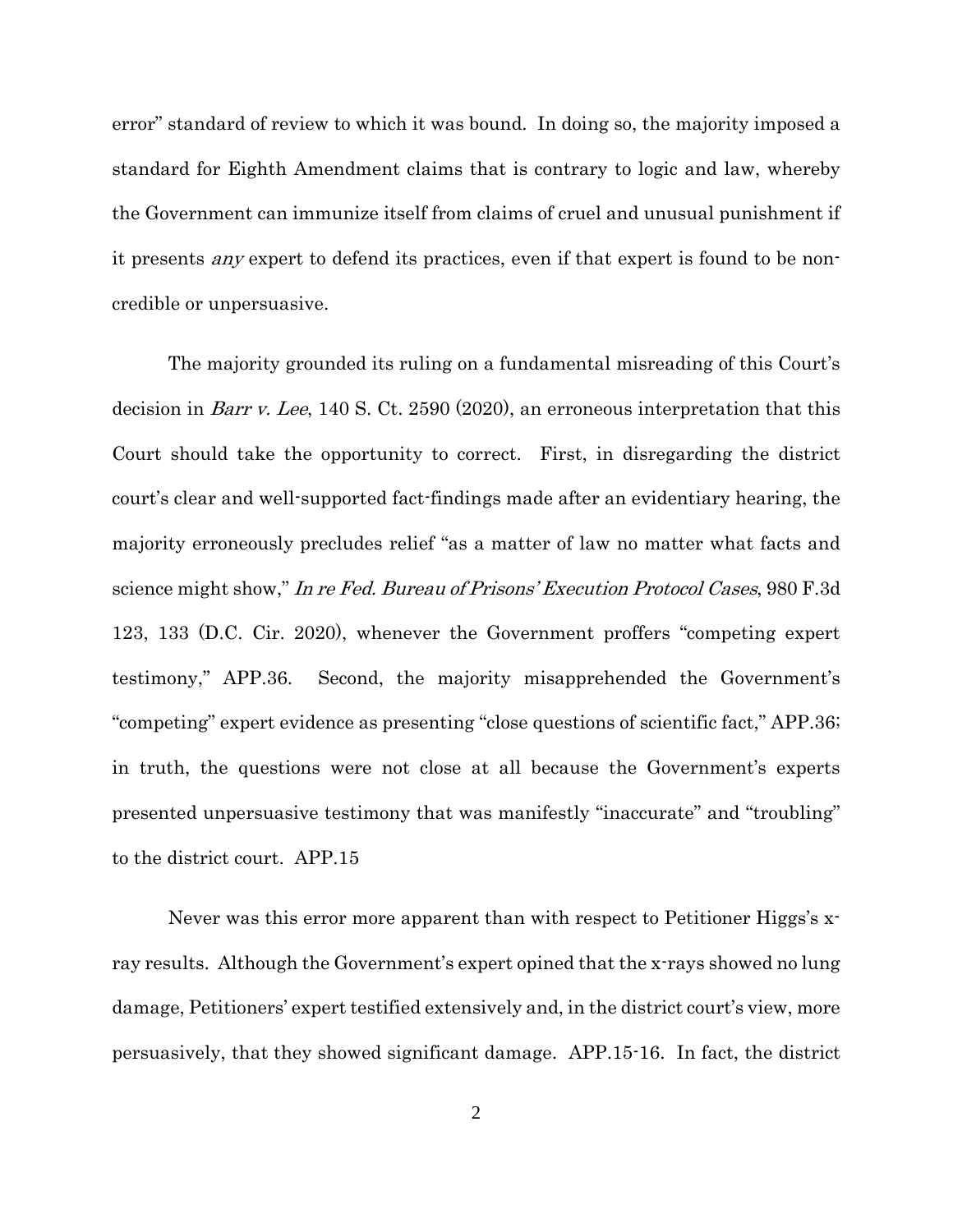court, with the aid of Petitioners' expert, observed that damage itself, finding the damage "readily apparent" even to a lay observer. APP.13. The D.C. Circuit majority, however, simply swept aside these detailed factual findings, holding that the Government's witness gave rise to a "scientific controversy" that precluded judgment in Petitioners' favor. ECF No. 396. The Government should not be permitted to evade the strictures of the Eighth Amendment merely by introducing "competing expert testimony," APP.35, that a district court hears and finds to be "unpersua[sive]," "inaccurate," and "troubling," APP.14-15.

Respondents' mad rush to execute Petitioners raises serious concerns that go to the heart of our Constitution and justice system, as at least two judges have now separately concluded. Given the importance of these issues, which are almost certain to arise again, Petitioners respectfully request that their executions be temporarily enjoined pending a petition for certiorari on their as-applied Eighth Amendment claims, so that these important issues may be fully and fairly determined by this Court.

#### STATEMENT OF JURISDICTION

<span id="page-5-0"></span>This Court "may issue all writs necessary or appropriate in aid of their respective jurisdictions and agreeable to the usages and principles of law." 28 U.S.C. § 1651(a). Because this Court has ultimate jurisdiction over the issues raised on appeal, it has the authority to protect its jurisdiction by staying an execution that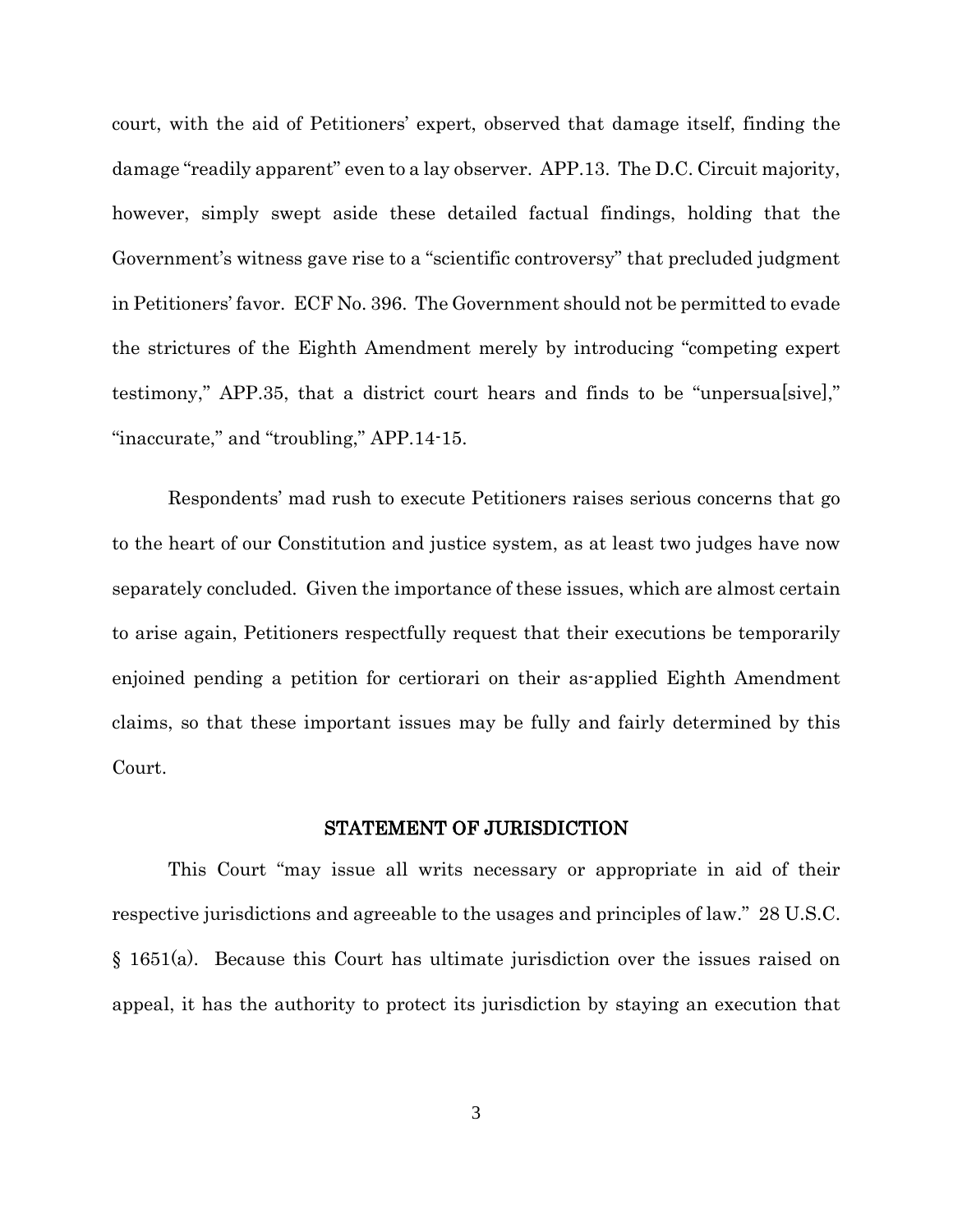would otherwise moot the case—a step the Court took in *Bucklew v. Lombardi*, No. 13A1153.

#### FACTUAL AND PROCEDURAL BACKGROUND

#### <span id="page-6-1"></span><span id="page-6-0"></span>I. THE 2019 PROTOCOL

On July 25, 2019, after a hiatus of more than fifteen years, the Department of Justice ("DOJ") announced that the Federal Bureau of Prisons ("BOP") had adopted a new protocol and addendum detailing federal procedures for carrying out federal executions (the "2019 Protocol"). See APP.3-4. The 2019 Protocol calls for federal executions to be carried out by lethal injection of five grams of pentobarbital. See id. APP.2. Under the 2019 Protocol, Respondents scheduled Petitioner Corey Johnson's execution for January 14, 2021, and Petitioner Dustin Higgs's execution for January 15, 2021. APP.1.

## <span id="page-6-2"></span>II. PETITIONERS' AS-APPLIED CHALLENGES TO THE 2019 PROTOCOL

Less than a month before their scheduled executions, both Petitioners tested positive for COVID-19. APP.4-5. Petitioner Higgs tested positive on December 16, 2020, and the BOP notified him on December 17, 2020. No. 21-5004 Doc. 1879951 at 3. That same day, counsel for Petitioner Higgs informed the district court of his positive test, and, five days later on December 22, Petitioner Higgs filed an amended and supplemental complaint along with a motion for preliminary injunction barring his execution based on his diagnosis. ECF No. 369-1 at 2; ECF No. 369-5. Petitioner Johnson filed his own supplemental complaint and motion for preliminary injunction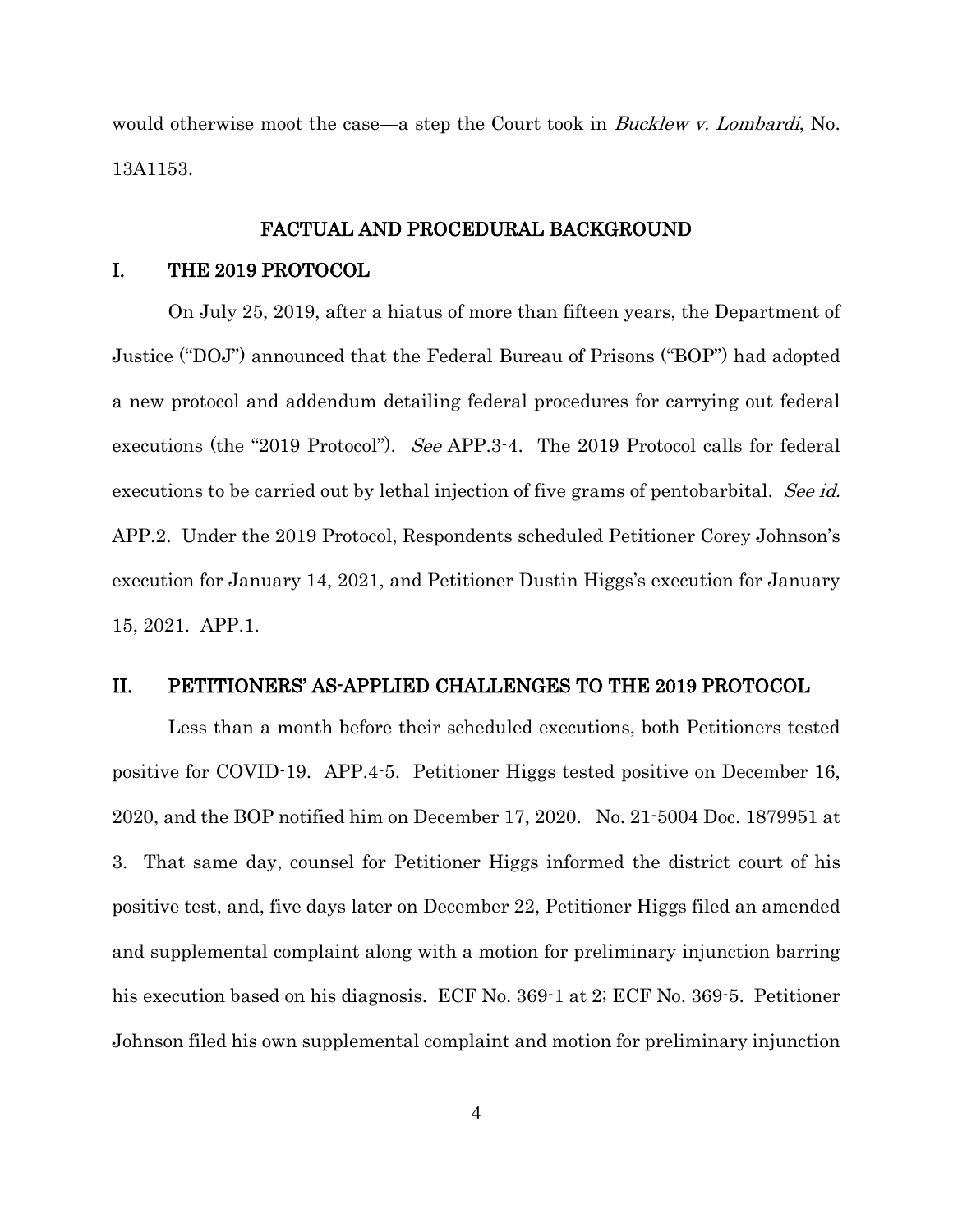on December 23, 2020, within five days of learning of his own COVID-19 diagnosis on December 18, 2020. ECF Nos. 372-1, 373-1.

Both Petitioners allege that, given their diagnoses with COVID-19, injection of pentobarbital under the 2019 Protocol will cause flash pulmonary edema immediately upon injection, before pentobarbital has reached the brain and before brain levels of pentobarbital have peaked, thereby causing Petitioners significant pain and suffering before they are rendered unconscious or insensate. See ECF Nos. 371, 375. Flash pulmonary edema produces "a sensation of drowning akin to waterboarding." APP.3.

In support of these allegations, Petitioners produced expert declarations from Dr. Gail Van Norman, an anesthesiologist, see ECF Nos. 370-2, 374-1, 374-3; Dr. Michael Stephen, a pulmonologist, see ECF Nos. 370-3, 374-7; and Dr. Joel Zivot, an anesthesiologist, see ECF Nos. 374-4, 374-6.

#### <span id="page-7-0"></span>III. PROCEDURAL HISTORY

On December 31, 2020, Respondents opposed Petitioners' motions for preliminary injunction and introduced new expert declarations of their own. See ECF No. 380. Petitioners filed their reply on January 3, 2021. ECF No. 383. To assess the testimony of the parties' experts, the district court held an evidentiary hearing on January 4 and 5, 2021. APP.5. During the hearing, Drs. Kendall von Crowns and Todd Locher testified for Respondents, while Drs. Van Norman and Stephen testified for Petitioners. Id.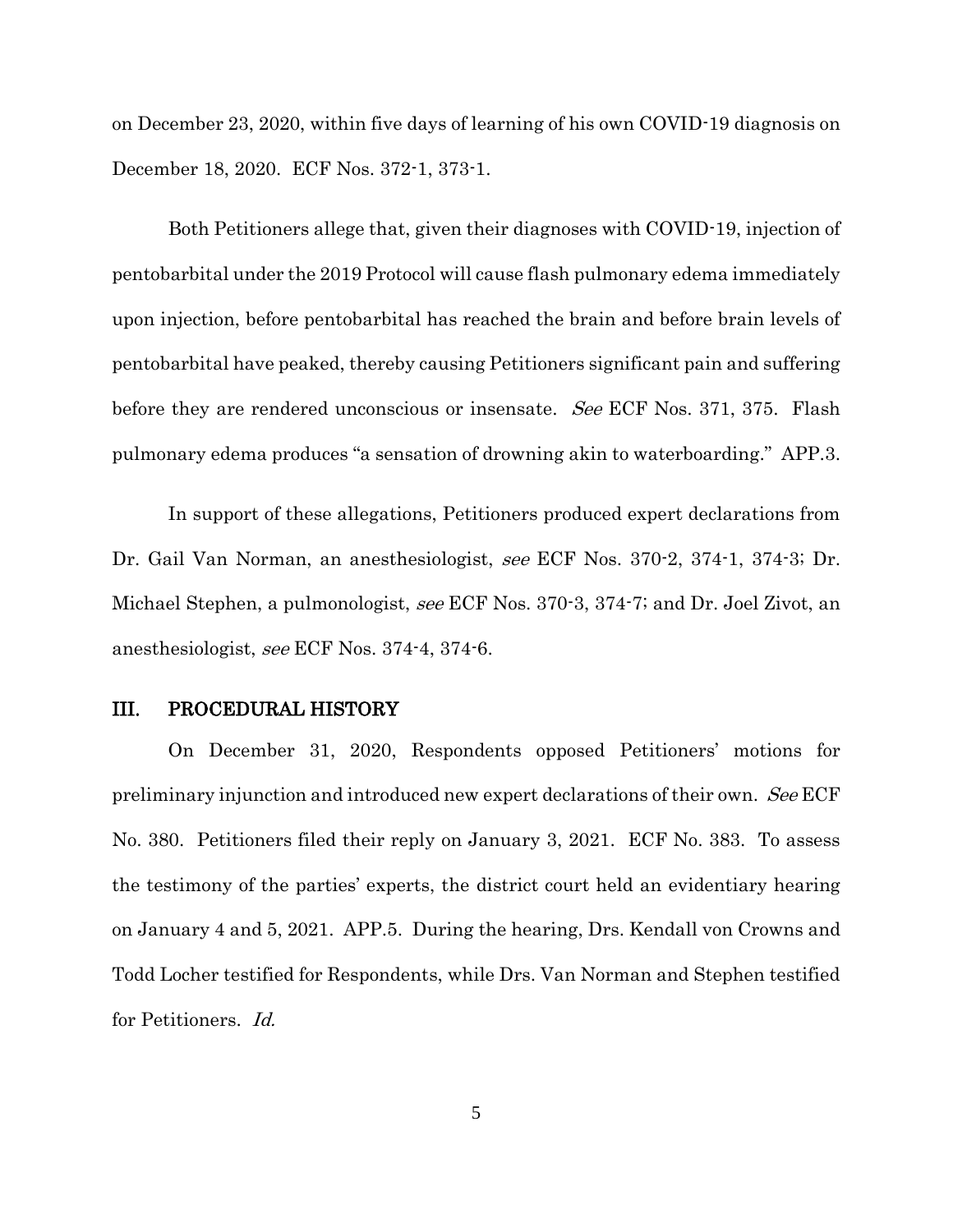On January 12, 2021, the district court issued a limited injunction delaying Petitioners' executions until March 16, 2021. See generally APP.1 In doing so, the court noted that "[i]t is undisputed that both Higgs and Johnson have been diagnosed with COVID-19 and have been exhibiting symptoms consistent with that diagnosis, including shortness of breath, an unproductive cough, headaches, chills, fatigue, etc." APP.8. The court further noted that it is "undisputed that Petitioners will suffer flash pulmonary edema as a result of the 2019 Protocol, 'a medical condition in which fluid rapidly accumulates in the lungs causing respiratory distress and sensation of drowning and asphyxiation." Id. (quoting In re Fed. Bureau of Prisons' Execution Protocol Cases, 980 F.3d 123, 131 (D.C. Cir. 2020)).

Based on expert testimony at the evidentiary hearing and its comprehensive review of the other evidence before it, the district court found that "Higgs has shown that if his execution proceeds as scheduled—less than a month after his COVID-19 diagnosis—he will suffer flash pulmonary edema within one or two seconds of injection but before the pentobarbital reaches the brain and renders him unconscious." APP.16. This will subject Petitioner Higgs "to a sensation akin to waterboarding." APP.3. The district court also found it "undisputed that Johnson is suffering from symptoms of COVID-19, which . . . means he has suffered damage to his alveoli-capillary membrane." APP.17. The court similarly concluded that if Petitioner Johnson were to be executed on January 14, pentobarbital would "burn the alveoli-capillary membrane which has already been damaged from COVID-19,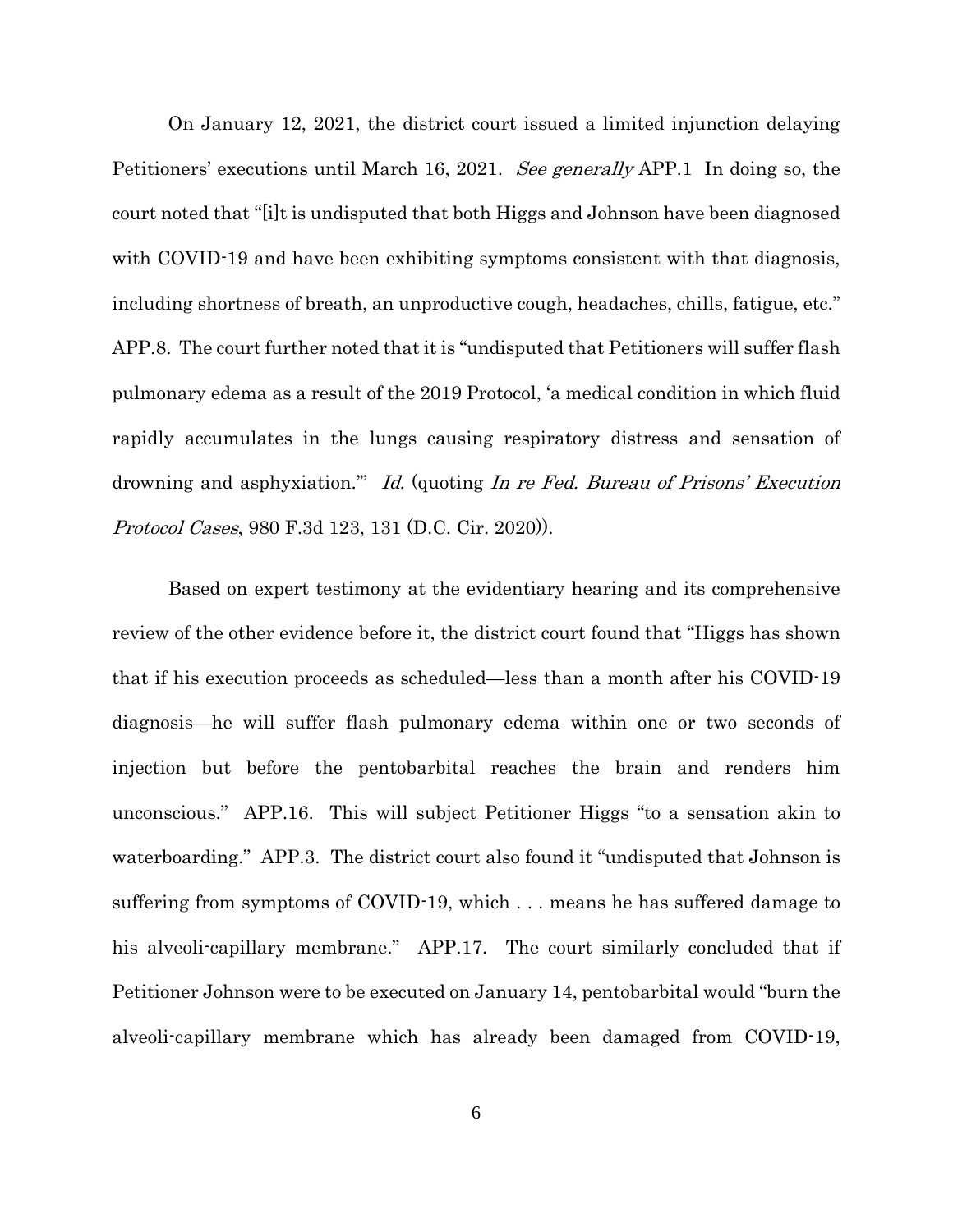triggering flash pulmonary edema, all before the pentobarbital even reaches [Johnson's] brain and begins to have an anesthetizing effect." Id.

In reaching these conclusions, the district court credited Dr. Van Norman's "highly credible" testimony that "inmates with lung damage from COVID-19 will experience flash pulmonary edema within a second or two after injection" because "COVID-19 causes severe damage to . . . the aveolar-capillary membrane," and pentobarbital is caustic such that "a high concentration dose will burn the [already damaged] alveoli-capillary membrane in the lungs within a second or two of injection." APP.10-11 (quoting APP.239). The court found further that "[a] person with COVID-19 related lung damage will experience flash pulmonary edema before the pentobarbital reaches the brain." APP.11; see also APP.195 ("The inmate is virtually certain to be sensate during parts of the execution that include the stages in which the lungs are flooding with fluid due to prior damage with COVID-19."). Moreover, as Dr. Van Norman explained, although "some textbooks indicate that pentobarbital onset is anywhere from 30 seconds to two and a half minutes," APP.197, "the clinical effect" that renders a person insensate "occurs later than the onset," APP.198. Given that pentobarbital "takes longer to reach peak effectiveness" than its initial onset, the district court found that Petitioners "will suffer the effects of flash pulmonary edema anywhere from thirty seconds to two-and-a-half minutes after injection." APP.11. The court also credited Dr. Stephen's "particularly persuasive and helpful" testimony with respect to Petitioner Higgs, specifically by walking the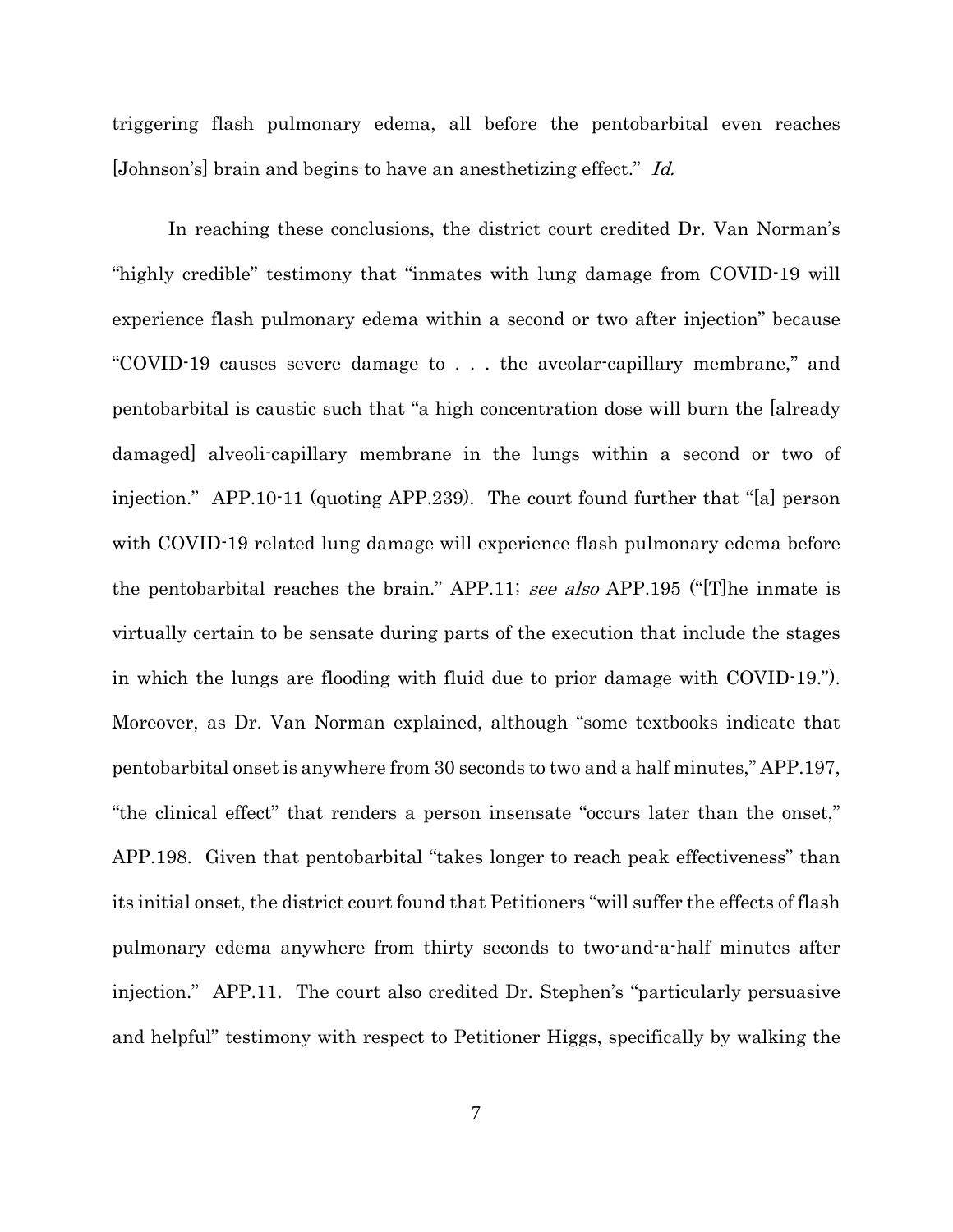court through a comparison of Higgs's lung images showing the extensive damage caused by COVID-19. APP.13.

The court was "unpersuaded" by the rebuttal testimony offered by Dr. Todd Locher, and specifically pointed out that his "failure to account for  $\Box$  obvious differences" between Mr. Higgs's 2018 and 2020 x-rays was "concerning" and "undermine[d] his opinion that patients with mild COVID-19 symptoms are unlikely to suffer extensive lung damage." APP.14; APP.17. Similarly concerning was the fact that Dr. Locher characterized the results of both Mr. Higgs's x-rays as normal, despite the fact that "chest x-rays typically only show seven to nine ribs, but Higgs's x-ray films showed eleven ribs" as a result of his poorly-controlled asthma. APP.13. The court found that "Dr. Locher's live testimony cast further doubt on his credibility" because multiple inaccuracies in his sworn declaration made it "unclear how closely [Dr. Locher] had reviewed the relevant medical records." Id. Similarly, the district court found that Dr. Antognini's declaration "did not adequately refute Dr. Van Norman's opinions." APP.12. The court described Dr. Antognini's opinions as "conclusory" because he cited only "two studies in his entire declaration, neither of which involved COVID-19." *Id.* Further, Dr. Antognini's declaration "does not address Dr. Van Norman's explanation that injected pentobarbital will begin to attack damaged lungs before it reaches the brain, and Dr. Antognini did not proffer how long it would take for an inmate to be rendered unconscious." Id.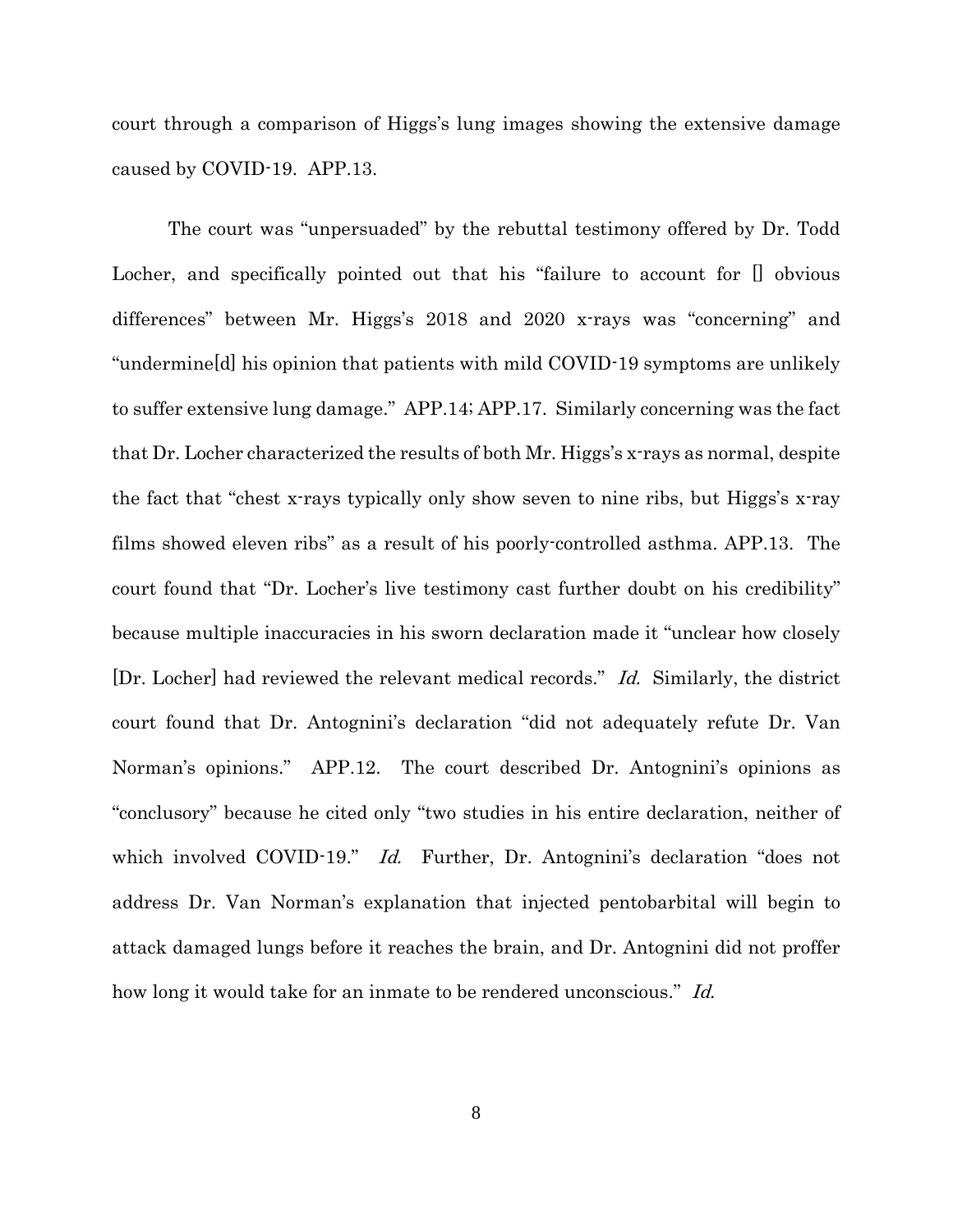In spite of these detailed factual findings, on January 13, 2021, a panel of the United States Court of Appeals for the District of Columbia Circuit vacated the district court's injunction. APP.33. In a statement filed with the Order, Judge Katsas, joined by Judge Walker, explained that he voted to vacate the injunction because "the district court based its findings on the same kind of evidence that the Supreme Court had found insufficient in Lee: competing expert testimony on close questions of scientific fact." APP.36. In doing so, though, Judges Katsas and Walker failed to discuss the clear error standard that applies to the district court's factual findings, and instead substituted their own judgment for that of the lower court's. See APP.42 ("As the Supreme Court has reminded us—including specifically in the death penalty context—'we review the district court's factual findings under the deferential "clear error" standard. This standard does not entitle us to overturn a finding "simply because [we are] convinced that [we] would have decided the case differently."" (quoting *Glossip v. Gross*, 576 U.S. 863, 881 (2015) (Pillard. J., dissenting)).

<span id="page-11-0"></span>Petitioners filed a petition for rehearing en banc on January 14, 2021, mere hours after the D.C. Circuit's vacatur, which was denied the same day. Petitioners now seek an emergency stay before this Court pending their forthcoming petition for a writ of certiorari.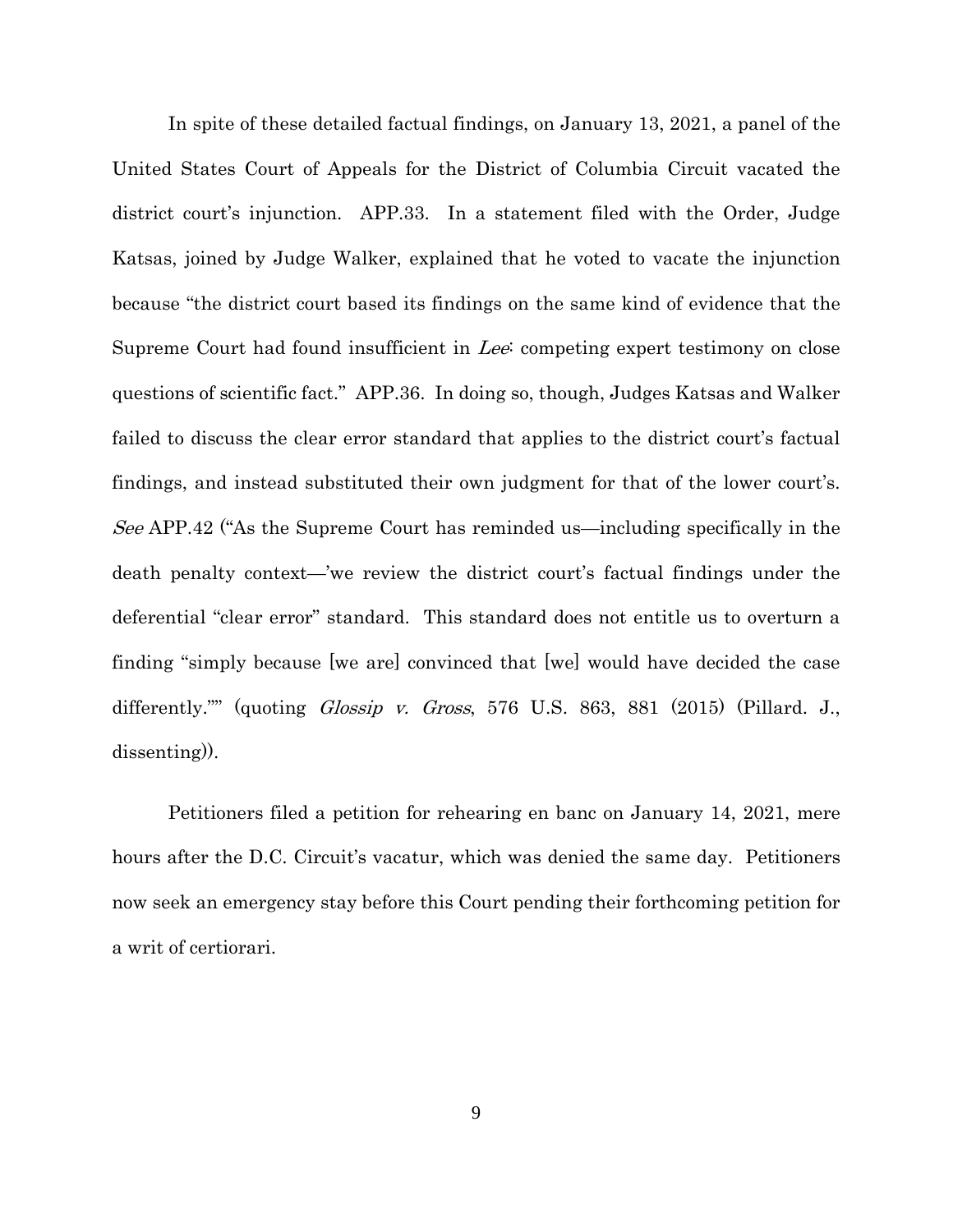#### <span id="page-12-7"></span><span id="page-12-6"></span><span id="page-12-4"></span><span id="page-12-2"></span><span id="page-12-1"></span>REASONS FOR GRANTING THE STAY

<span id="page-12-0"></span>An appellate court's power to vacate a stay entered by a lower court should be reserved only for exceptional circumstances. See, e.g., Kemp v. Smith, 463 U.S. 1321, 77 L. Ed. 2d 1424 (1983) (Powell, J., Circuit Justice); O'Connor v. Board of Education, 449 U.S. 1301 (1980) (Stevens, J., Circuit Justice). A lower court's decision is "deserving of great weight." Commodity Futures Trading Commission v. British American Commodity Options Corp., 434 U.S. 1316, 1319, 12 (1977) (Marshall, J., Circuit Justice). Where the lower court offered no reason for its decision to grant the stay application," and "no plausible reason appeared from the record," *Wainwright v.* Booker, 473 U.S. 935 (1985), then vacating a stay may be appropriate. See also Dugger v. Johnson, 485 U.S. 945 (1988) (O'Connor, joined by Rehnquist, C.J., dissenting) ("Because neither the District Court nor the Court of Appeals has articulated an adequate legal basis for entering a stay in this case, I would grant the State's application to vacate."). Here, the district court's clear and well-supported fact-findings made after an evidentiary hearing should be afforded deference. The D.C. Circuit failed to afford such deference, misapprehending the evidence of record and failing to acknowledge the district court's reasons for finding as it did.

<span id="page-12-5"></span><span id="page-12-3"></span>The standard for granting a stay of execution is well-established. A federal court must consider the prisoner's likelihood of success on the merits, the relative harm to the parties, and the extent to which the prisoner has unnecessarily delayed his or her claims. *See Hill v. McDonough*, 547 U.S. 573, 584 (2006); *Nelson v.*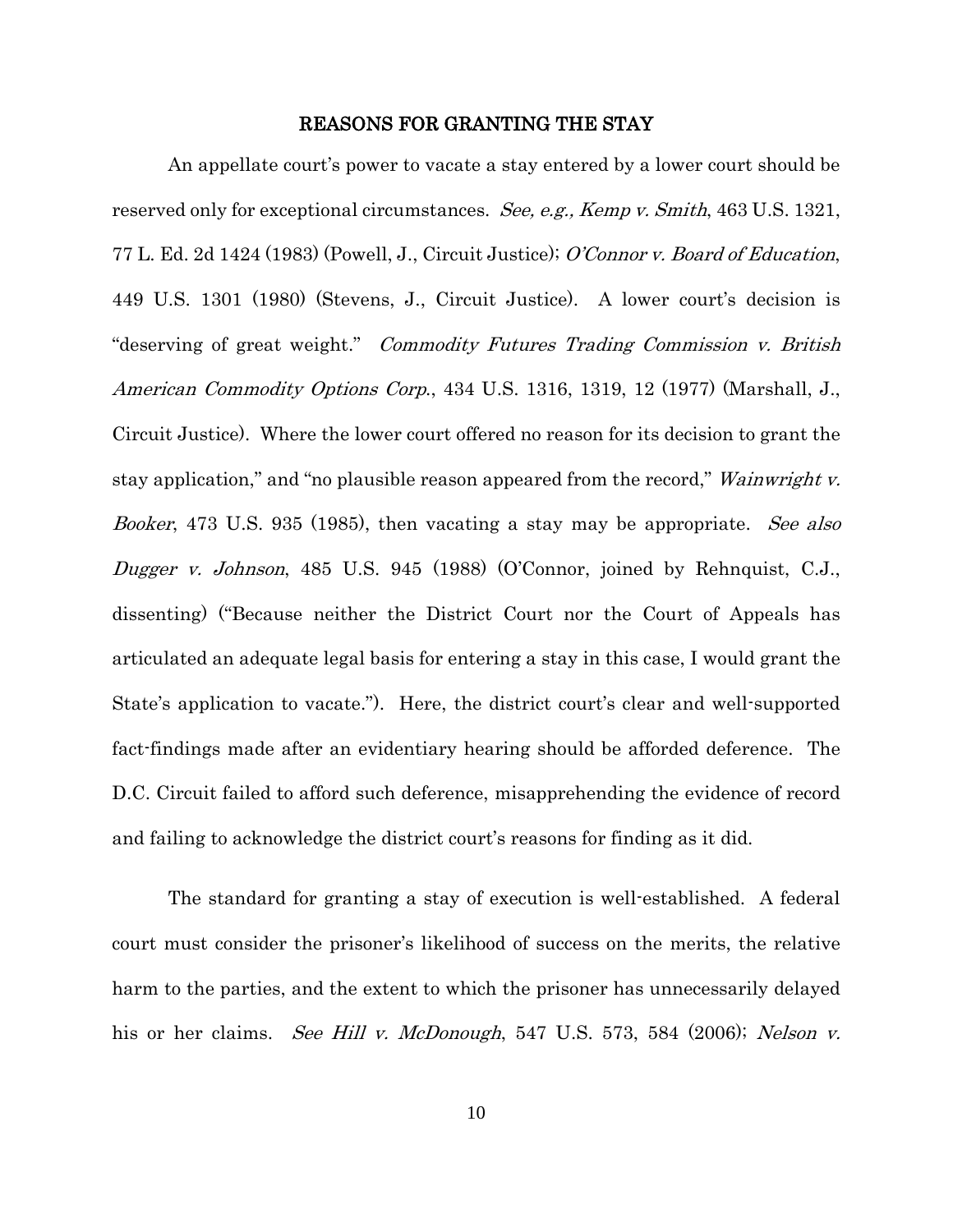*Campbell*, 541 U.S. 637, 649-50 (2004). All of these factors weigh in favor of staying Petitioners' executions pending the filing of a petition for a writ of certiorari.

## <span id="page-13-0"></span>I. PETITIONERS BRING MERITORIOUS AS-APPLIED EIGHTH AMENDMENT CLAIMS AND ARE LIKELY TO SUCCEED ON APPEAL.

<span id="page-13-2"></span>Petitioners Higgs and Johnson must show a "significant possibility of success on the merits" to obtain a stay. Hill, 547 U.S. at 584. Importantly, after an evidentiary hearing, the district court found as a matter of fact and law that Petitioners are likely to succeed and can show a sufficient risk of severe pain to justify further proceedings on this claim. The D.C. Circuit simply disregarded these specific factual findings in vacating the preliminary injunction, without so much as explaining how or why they could constitute "clear error." See APP.47 ("I believe the government has failed to meet the high burden required to second-guess the district court's factfinding and stay its order.") (Pillard, J., dissenting).

## <span id="page-13-1"></span>A. The District Court Held that Petitioners Have COVID-19 and Remain Symptomatic, and that Nearly All Symptomatic COVID-19 Patients Sustain Lung Damage

Respondents admit throughout their briefing below that Petitioners Higgs and Johnson tested positive for COVID-19 and are both still experiencing symptoms nearly a month later. See, e.g., No. 21-5004, ECF No. 1879763 at 5 (describing symptoms observed after Petitioners were "medically clear[ed] from isolation"); see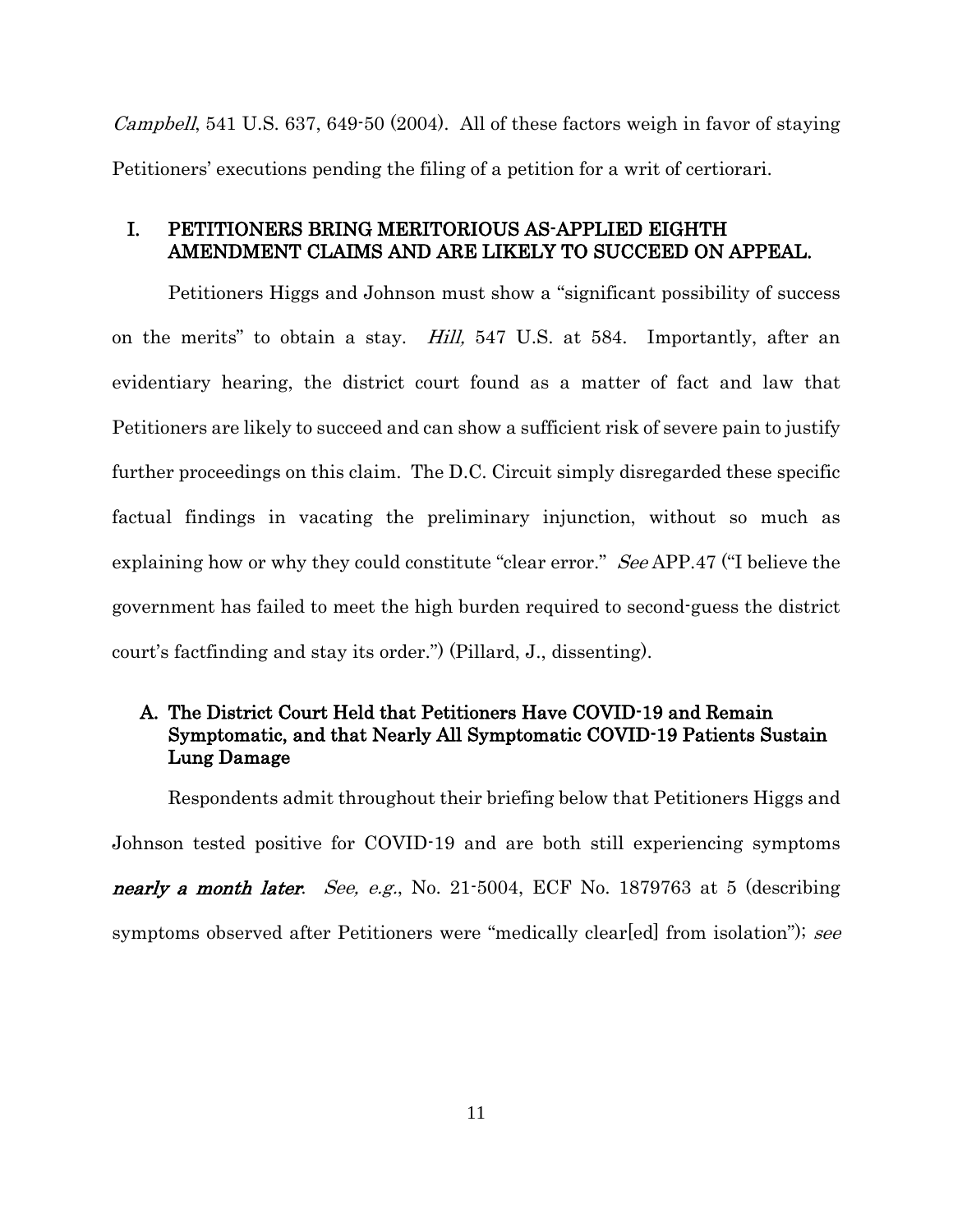also APP.40 (Pillard, J., dissenting).<sup>[1](#page-14-1)</sup> Indeed, the district court held that none of Respondents' medical experts dispute Petitioners' diagnoses, symptoms, or credibly undermine the proposition that Petitioners are consequently at greater risk of experiencing painful flash pulmonary edema during execution.

## **1. The District Court Found that Petitioners Have Overt COVID-19 Symptoms**

<span id="page-14-0"></span>Petitioners' medical records, on which the D.C. Circuit relied, indicate that both Petitioners Higgs and Johnson have experienced COVID-19 symptoms related to lung functioning. As the district court held: "[i]t is undisputed that both Higgs and Johnson have been diagnosed with COVID-19 and have been exhibiting symptoms consistent with that diagnosis, including shortness of breath, an unproductive cough, headaches, chills, fatigue, etc." APP.8.

Despite Respondent's contentions, Petitioners' symptoms are not improving. Mr. Higgs has continued to experience labored breathing and coughing. ECF No. 383-1 ¶¶ 7-16. In fact, Respondents deemed it necessary to provide Petitioner Higgs with a chest X-ray on December 30, 2020. ECF No. 383 at 10. As for Petitioner

 $\overline{a}$ 

<span id="page-14-1"></span><sup>&</sup>lt;sup>1</sup> Defendants acknowledge that both Petitioners have continued to experience symptoms after being "medically cleared," and that the BOP's "medical clearance" procedure is only in place to determine whether the prisoner can still actively transmit the virus to others. See Dist. Ct. Dkt. #376 (joint status report to the court explaining that "[t]his [medical clearance] guidance does not require a negative test or for symptoms to fully resolve before a person can be medically cleared from isolation status. Indeed, Mr. Higgs and Mr. Johnson continue to experience some symptoms consistent with COVID-19.").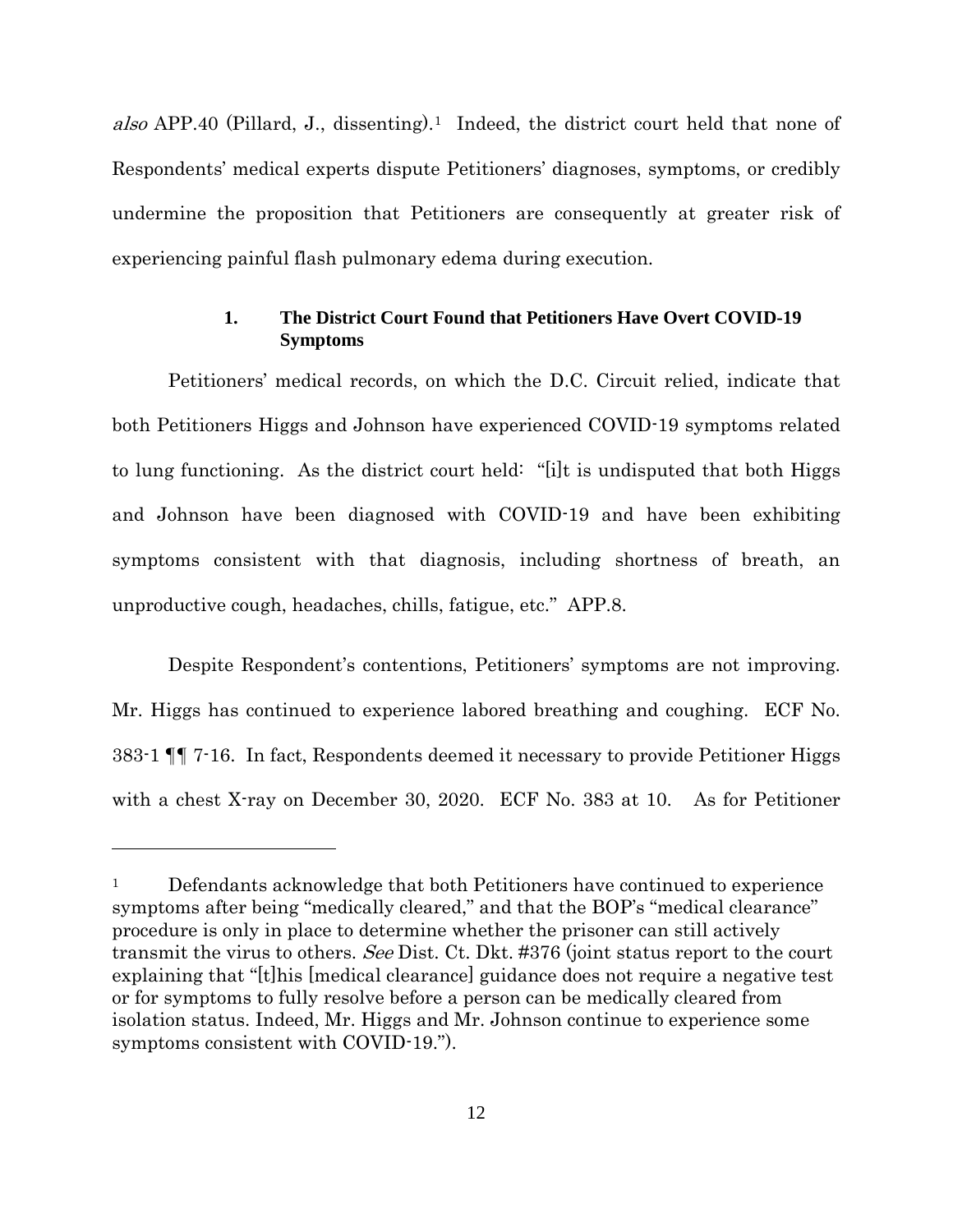Johnson, his cough has persisted and worsened. ECF Nos. 393, 394. Indeed, Petitioner Johnson's spiritual advisor, the Reverend William T. Breeden, submitted a sworn declaration describing his in-person meeting with Petitioner Johnson on January 5, 2021, during which Reverend Breeden observed that Petitioner Johnson's cough was "constant" and "more pronounced and more consistent" than before, and that Petitioner Johnson "exhibited intense fatigue," "dozing off mid-sentence for 8-12 seconds at a time." ECF. No. 393 at 2.

## **2. The District Court Found that Petitioners' COVID-19 Symptoms Indicate It Is Sure or Nearly Certain They Have Suffered Lung Damage**

<span id="page-15-0"></span>After reviewing the experts' testimony, the district court held that it was clear both Petitioners have suffered lung damage. For Petitioner Higgs, the district court credited Dr. Stephen's "particularly persuasive and helpful" testimony reviewing Petitioner Higgs's x-ray showing that "Higgs's alveoli-capillary membrane has already been breached by COVID-19 particles, and white blood cells are flooding into his lungs to combat them" indicating "extensive damage." APP.13. Further, with respect to Petitioner Higgs, the district court found that a chest x-ray confirmed "extensive damage caused by COVID-19." APP.13. As for Petitioner Johnson, as his undisputed medical evidence reflects, and as the district court correctly found, his documented symptoms are enough to conclude that he has suffered COVID-19 related respiratory damage. APP.17-18. Indeed, Dr. Van Norman's unrebutted testimony explained that 80-95% percent of symptomatic COVID-19 patients suffer lung damage. APP.213; see APP.17.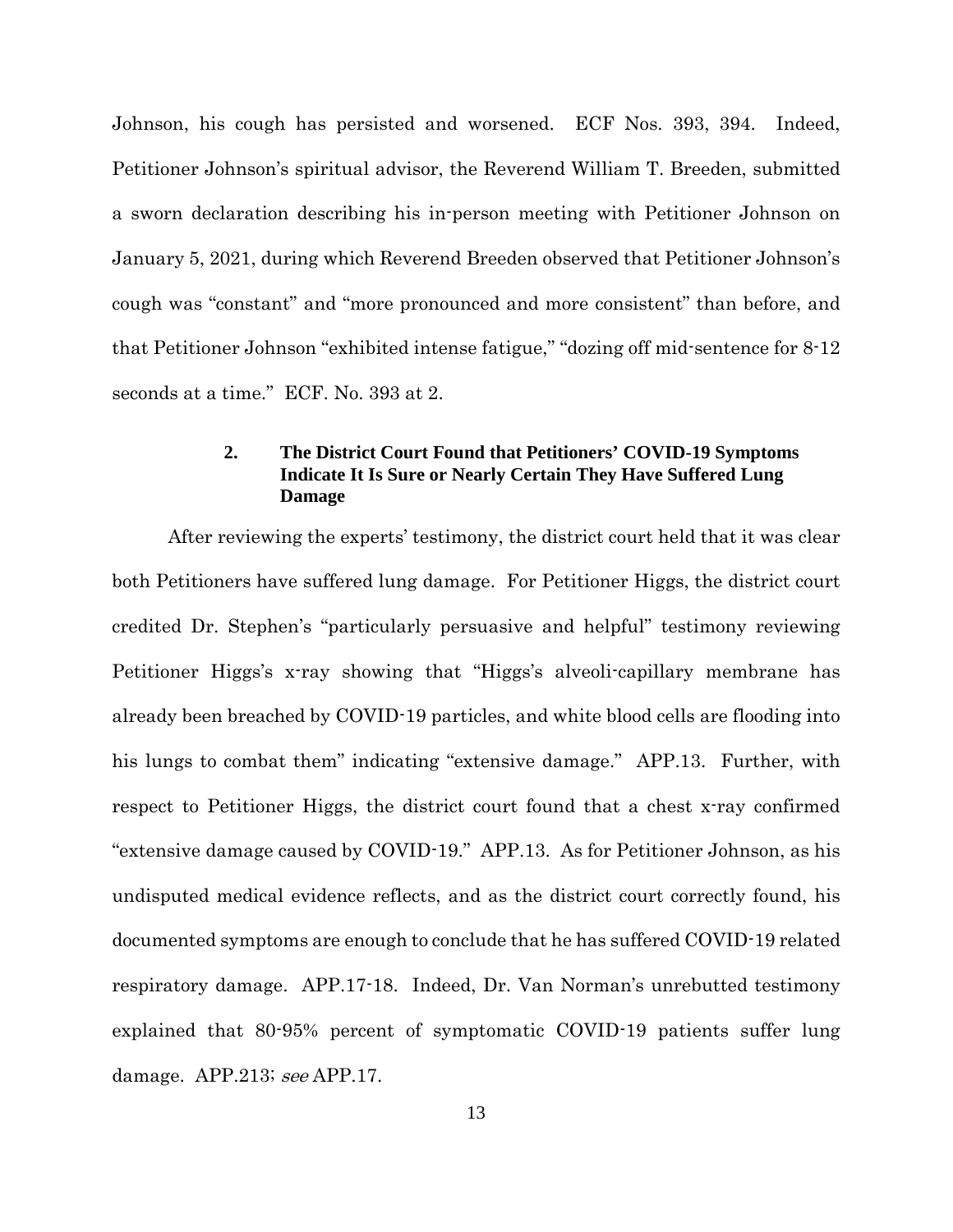Respondents' experts do not dispute that COVID-19 causes lung damage in a large majority of symptomatic patients. Indeed, studies that Dr. Locher cites in his declaration conclude that between 44.5% and 94.8% of even asymptomatic COVID-19 patients had lung damage visible on a CT scan. *See* APP.125; ECF No. 381-1  $\P$  11 (Locher Decl.). Moreover, Dr. Locher does not dispute the research cited by Dr. Van Norman indicating that at least 79% of *symptomatic* COVID-19 patients—including those with only mild symptoms—had lung damage. ECF No. 374-1 at 4.

Nonetheless, the D.C. Circuit doubted whether Plaintiffs' lungs are significantly damaged from COVID, pointing to Dr. Locher's description of "minimal" or "mild" symptoms. APP.37. But the district court discounted Dr. Locher's testimony because he failed to notice symptoms from Mr. Higgs's medical records, including persistent coughing. APP.14-15. Dr. Locher similarly failed to notice what Dr. Stephen and the district court described as obvious changes in Mr. Higgs's chest x-ray between 2018 and December 2020. APP.15-16. The district court that saw and heard the evidence, including the x-rays, found it "troubling that Dr. Locher did not account for these obvious differences between the two scans." APP.15. The court reasonably discounted Dr. Locher's testimony because his analysis was careless at best. *Id.; see also* APP.17 (discounting Dr. Locher's views as to Johnson in light of Dr. Locher's flawed analysis of Mr. Higgs's x-rays).

<span id="page-16-0"></span>The D.C. Circuit further insists that two other doctors viewed Mr. Higgs's xray and concluded that he lacked significant lung damage. APP.37 ("two government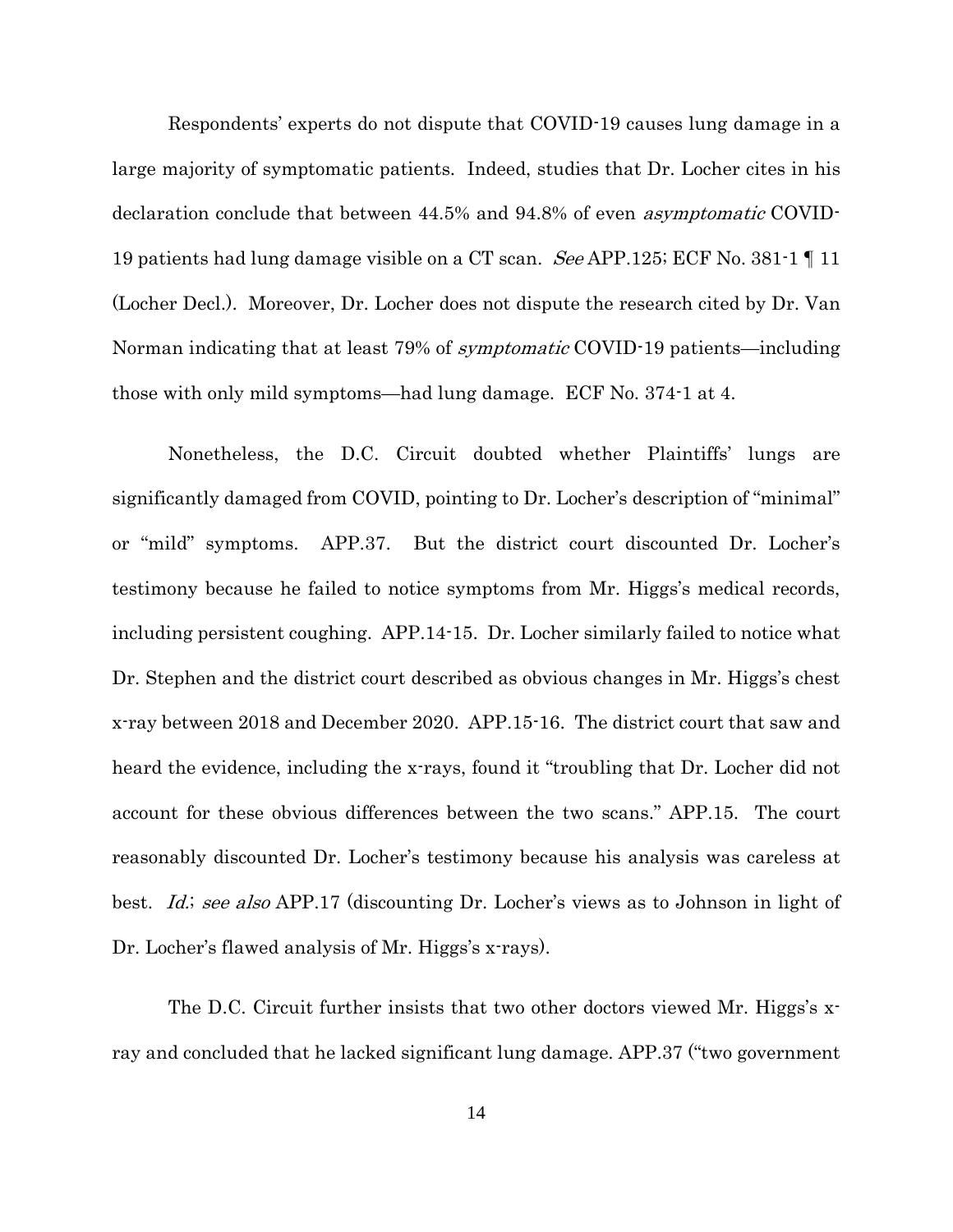experts and the attending radiologist"). That is inaccurate. In fact, pathologist Dr. Crowns never viewed the x-rays because they did not become available until the night after his testimony. APP.93. Dr. Crowns instead relied on the report of radiologist Dr. Yoon, APP.15-16, but Dr. Yoon did not testify or present a declaration, and the district court noted the absence of any evidence as to whether Dr. Yoon "routinely reviews x-rays of COVID-19 patients." APP.16.

## <span id="page-17-1"></span><span id="page-17-0"></span>B. The District Court Held that Petitioners' Clear Lung Damage Means They Are Virtually Certain To Experience Flash Pulmonary Edema

The district court made explicit factual findings that Petitioners will suffer from flash pulmonary edema given their COVID-19 related lung damage. The D.C. Circuit's decision cannot overturn these findings "simply because [we are] convinced that [we] would have decided the case differently." (quoting *Glossip v. Gross*, 576 U.S. 863, 881 (2015) (Pillard. J., dissenting)).

With respect to Petitioner Higgs, the district court found that "if his execution proceeds as scheduled—less than a month after his COVID-19 diagnosis—he will suffer flash pulmonary edema within one or two seconds of injection but before the pentobarbital reaches the brain and renders him unconscious." APP.16. With respect to Petitioner Johnson, the court similarly held that "Johnson has demonstrated a substantial risk of serious harm." APP.18. For both Petitioners, the Court found that the duration of suffering would be more than just a brief moment of pain: Petitioners "will suffer the effects of flash pulmonary edema anywhere from thirty seconds to two-and-a-half minutes after injection." APP.11 (emphasis added). Moreover, the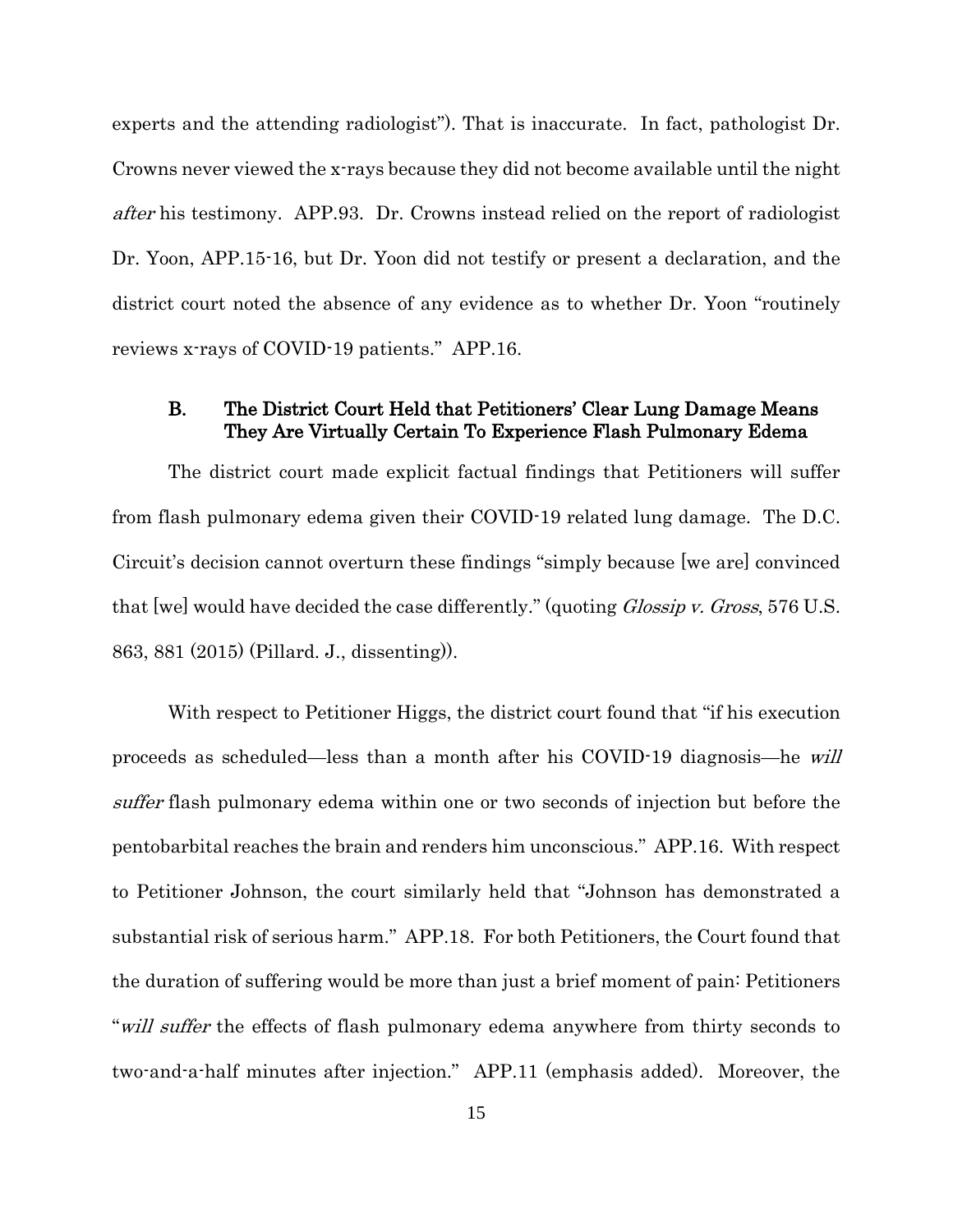court found that "the risk of substantial suffering can be avoided by using one of Petitioners' proffered alternatives or by waiting several weeks to allow Petitioners to recover from a novel disease before executing them." APP.28.

In reaching these conclusions, the court credited Dr. Van Norman's "highly credible" testimony that "inmates with lung damage from COVID-19 will experience flash pulmonary edema within a second or two after injection" because "COVID-19 causes severe damage to . . . the aveolar-capillary membrane," and pentobarbital is caustic such that "a high concentration dose will burn the [already damaged] alveolicapillary membrane in the lungs within a second or two of injection." APP.10-11 (quoting APP.239).

<span id="page-18-0"></span>The court found further that "[a] person with COVID-19 related lung damage will experience flash pulmonary edema before the pentobarbital reaches the brain," APP.11, because the onset of action of pentobarbital is not synonymous with the point at which it renders a person insensate. Id.; see also APP.195 ("The inmate is virtually certain to be sensate during parts of the execution that include the stages in which the lungs are flooding with fluid due to prior damage with COVID-19.").

The D.C. Circuit was incorrect that the record "contains substantial conflicting testimony on whether asymptomatic or mildly symptomatic COVID-19 patients would be more likely to experience flash pulmonary edema." APP.38 In fact, the district court was entirely "unpersuaded" by the rebuttal testimony offered by Dr. Locher. With respect to Dr. Locher's statement that "there is no evidence in the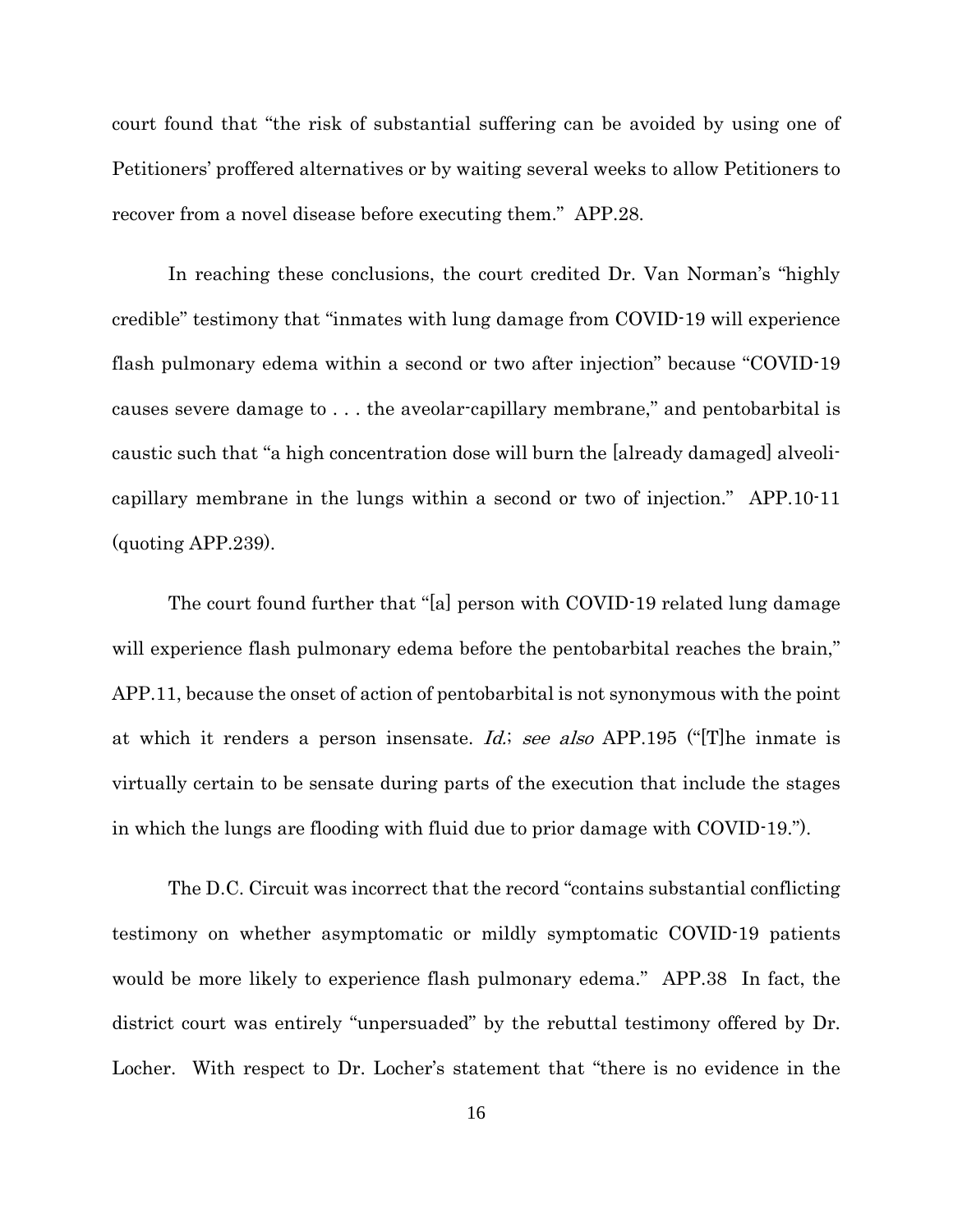medical literature suggesting an injection with pentobarbital would somehow exacerbate symptoms or physiologic abnormalities in patients with COVID-19," APP.14 (quoting ECF No. 381-1, Locher Decl. ¶ 14), the court found that "Dr. Van Norman explained that there are no such studies because no physician or scientist has administered massive overdoes of intravenous pentobarbital to COVID-19 patients." APP.11. Moreover, the court credited Dr. Van Norman's testimony that COVID-related damage allows toxins to degrade the same lung tissues that are already compromised. See also Hrg. 153, 155, 157-58, 160-61, 192. As the district court explained, Dr. Van Norman testified that pentobarbital is "a caustic chemical" which is "going to attack an already leaky membrane." Add. 26-27. According to Dr. Van Norman—an anesthesiologist and professor of anesthesiology with over 35 years of experience—"[e]verything we know about pulmonary physiology at the alveolar capillary membrane level says that if you already have a damaged alveolar capillary membrane and then you flood it with a toxic chemical, that you're at increased risk and increased heightened rapidity of getting pulmonary edema." Hrg. 165-66. Dr. Locher offered no evidence to rebut this key point.

<span id="page-19-0"></span>With respect to Dr. Locher's opinion that "any findings on a CT scan would likely be minor in view of a normal chest x-ray," APP.14 (quoting ECF No. 381-1, Locher Decl.  $\P$  13), the court criticized his assertion that a relatively more accurate measurement would not reveal useful information beyond that captured in a relatively less accurate measurement. Id.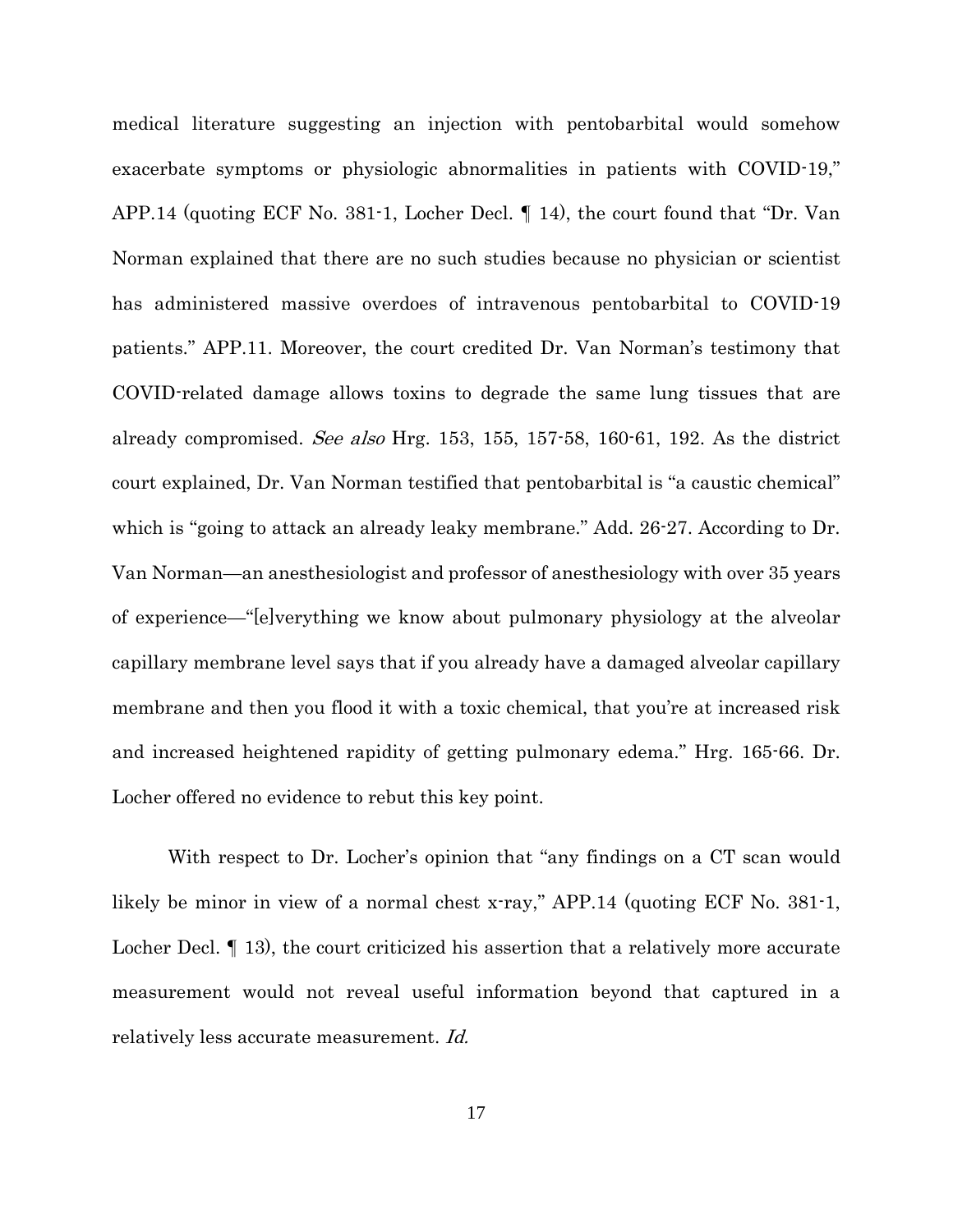At base, the Government established no substantive rebuttal to Petitioners' evidence that their COVID-19 infections will cause them to experience painful flash pulmonary edema quickly during their executions, and that they will experience flash pulmonary edema well before pentobarbital reaches the brain. As the district court explained, "[i]t is further undisputed that Petitioners will suffer flash pulmonary edema as a result of the 2019 Protocol, 'a medical condition in which fluid rapidly accumulates in the lungs causing respiratory distress and sensation of drowning and asphyxiation.'" APP.8. The court explained that Dr. Van Norman testified that "[b]ecause pentobarbital is caustic, a high concentration dose will burn the alveolicapillary membrane in the lungs within a second or two of injection. A person with COVID-19 related lung damage will experience flash pulmonary edema before the pentobarbital reaches the brain." A11. None of Respondents' three experts offered a competing explanation to refute the physiological mechanism that Dr. Van Norman described.

<span id="page-20-0"></span>In vacating the preliminary injunction, the D.C. Circuit decision fundamentally misinterpreted Lee, and the preliminary injunction standard, as barring relief whenever the Government offers any expert testimony at odds with the expert testimony offered by Petitioners. In Lee, the district court had not heard live testimony or evaluated the relative credibility of experts. In the order granting a preliminary injunction, the district court thus noted that it was "difficult to weigh competing scientific evidence at this relatively early stage." Matter of Fed. Bureau of Prisons' Execution Protocol Cases, 471 F. Supp. 3d 209, 219 (D.D.C. 2020), vacated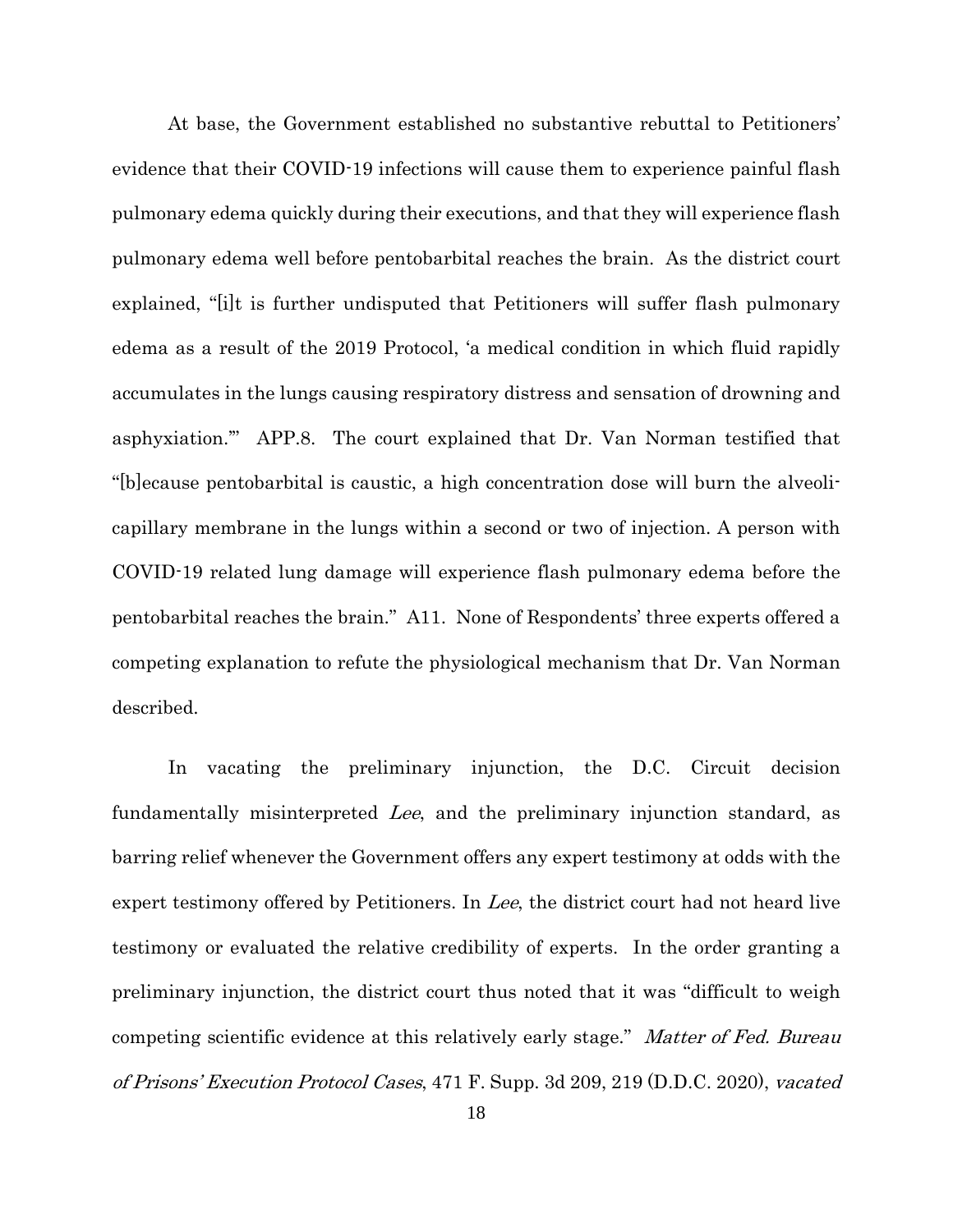<span id="page-21-1"></span>sub nom. Barr v. Lee, 140 S. Ct. 2590 (2020). This overbroad reading of Lee – suggesting that any competing expert testimony is sufficient to defeat a preliminary injunction, even after an evidentiary hearing – is starkly at odds with ordinary civil practice. See 11A Charles A. Wright & Arthur R. Miller, Federal Practice and Procedure § 2949 (3d ed. 1998) (updated Oct. 2020) (when a motion for a preliminary injunction "depends on resolving a factual conflict by assessing the credibility of opposing witnesses, it seems desirable to require that the determination be made on the basis of their demeanor during direct and cross examination, rather than on the respective plausibility of their affidavits").

## <span id="page-21-0"></span>C. The District Court Found that Severe Pain from Flash Pulmonary Edema Violates the Eighth Amendment

Petitioners have also established that the pain they are virtually certain to suffer from flash pulmonary edema meets the Eighth Amendment standard justifying injunctive relief. The district court credited testimony that, within a second or two of injection, highly caustic and concentrated pentobarbital will burn the already COVID-damaged alveoli-capillary membrane in the lungs, leading Petitioners to experience flash pulmonary edema immediately—and before the pentobarbital even reaches the brain, let alone before the 30 seconds to two and-a-half minutes after which the drug starts to take effect. APP.3, APP.11, APP.16.

Flash pulmonary edema creates "a sensation of drowning akin to waterboarding." APP.3. Dr. Van Norman explained that "not being able to breathe during drowning or asphyxiation is one of the most powerful, excruciating feelings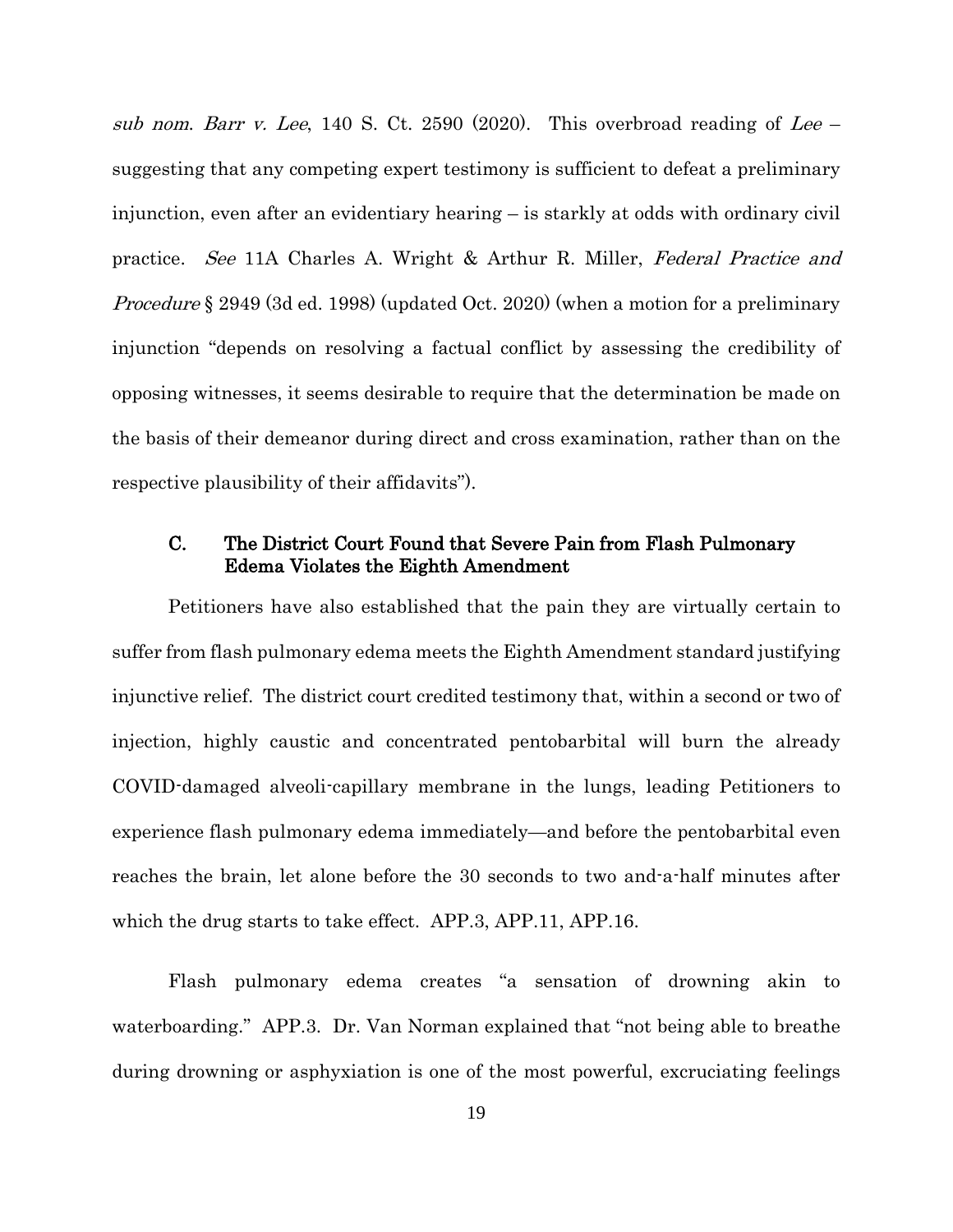known to man." ECF No. 24 at 34. That same sensation "is deliberately elicited in the 'enhanced interrogation technique' called waterboarding, which is . . . a form of torture." Id.

<span id="page-22-1"></span><span id="page-22-0"></span>Although the district court found, after a two-day evidentiary hearing, these conclusions to be true, the D.C. Circuit majority swept these factual findings aside based on a fundamental misreading of this Court's decision in Lee, 140 S. Ct. 2590. Despite any contentions to the contrary, "Lee did not hold that the Eighth Amendment turns its back on needless and extreme suffering as long as it is caused by flash pulmonary edema." In re Fed. Bureau of Prisons' Execution Protocol Cases, 980 F.3d at 134. In fact, the D.C. Circuit previously (and correctly) rejected Respondents' prior arguments that Lee "forevermore categorically exempted the federal government's execution protocol from Eighth Amendment scrutiny." Id. Instead, Lee was a limited ruling, addressing only those specific facts and under the conditions of a "last-minute" stay. *Id.* Thus Respondents' assertion in briefing below that flash pulmonary edema "would not suffice to establish a violation of the Eighth Amendment" is without legal basis.

Relatedly, Lee did not, as Respondents urge and as the D.C. Circuit majority concluded, hold that Petitioners cannot succeed on their Eighth Amendment challenge if Respondents can must any experts to support their defense. See, e.g., APP.36 ("[T]he district court based its finding on the same kind of evidence that the Supreme Court had found insufficient in Lee: competing expert testimony on close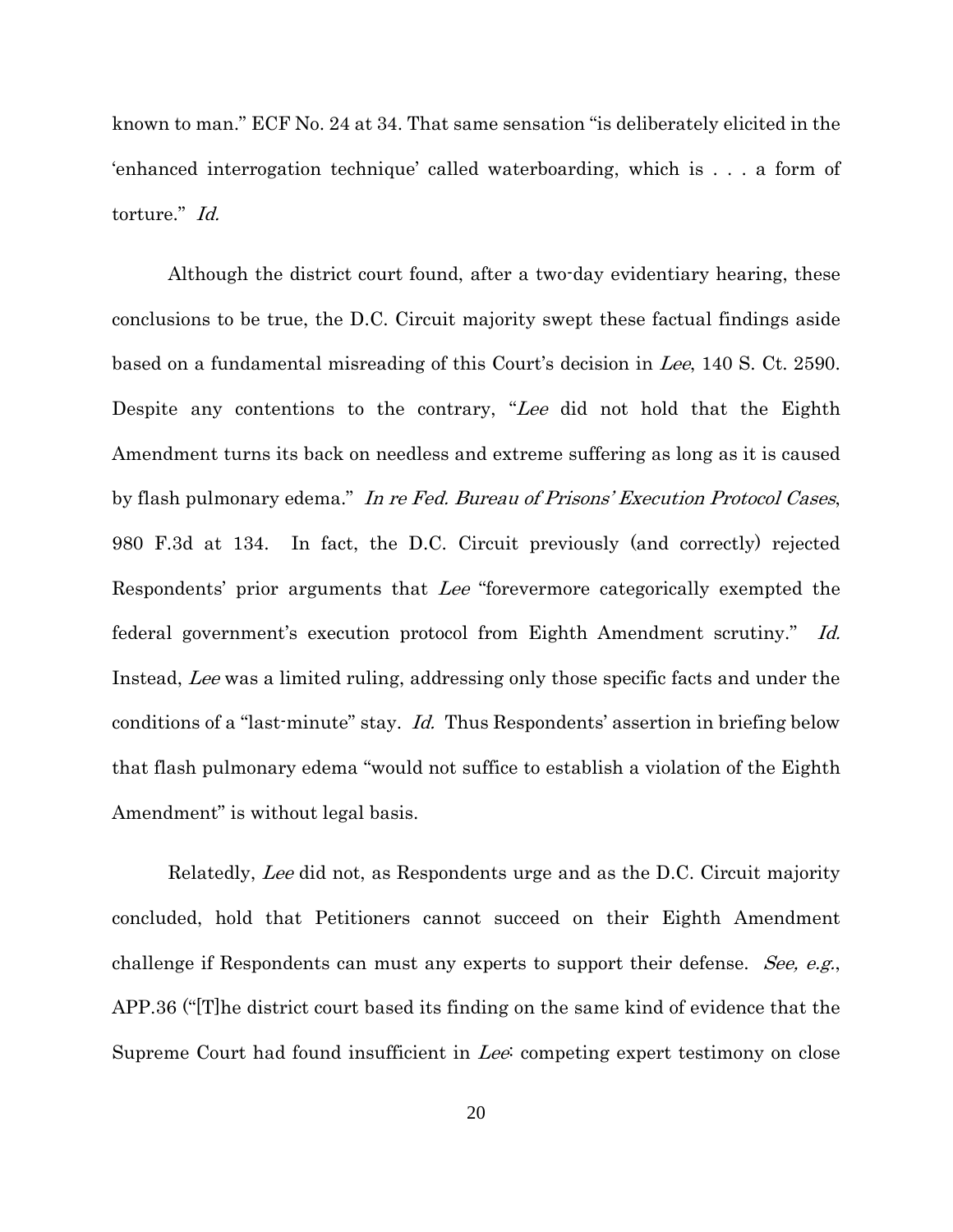questions of scientific fact."). This is with good reason, as such a rule would immunize the Government from Eighth Amendment scrutiny simply by finding an expert to defend its execution practices, regardless of how unpersuasive to the finder of fact. Here, the district court heard live testimony, examined evidence, and made credibility determinations, and ultimately found in Respondents' favor on the merits of their challenge. The D.C. Circuit majority's negation of these findings are without merit and should not be allowed to stand.

## <span id="page-23-0"></span>D. The District Court Concluded that Known and Available Alternatives Would Substantially Reduce The Risk of Harm

The district court also found two known and available alternatives presented by Petitioners persuasive: (1) use of an analgesic which he court described as "a simple addition to the execution procedure that is likely to be as effective as it is easily and quickly administered;" and (2) firing squad which is "feasible, readily implemented, and would significantly reduce the risk of severe pain."[2](#page-23-1) APP.23-24.

The district court noted that Nebraska recently carried out an execution using fentanyl—an analgesic—in order to reduce the risk of pain rather than to bring about death. A22; see also ECF No. 135 at 15 (district court observing that "the parties" agree that Nebraska recently used a pre-dose of fentanyl for the precise purpose of reducing the risk of serious pain during an execution.") (emphasis added). Even though Nebraska's multiple-drug protocol is not identical to the Government's, in

 $\overline{a}$ 

<span id="page-23-1"></span><sup>2</sup> The D.C. Circuit opinion fails to address Petitioners' proffered alternatives.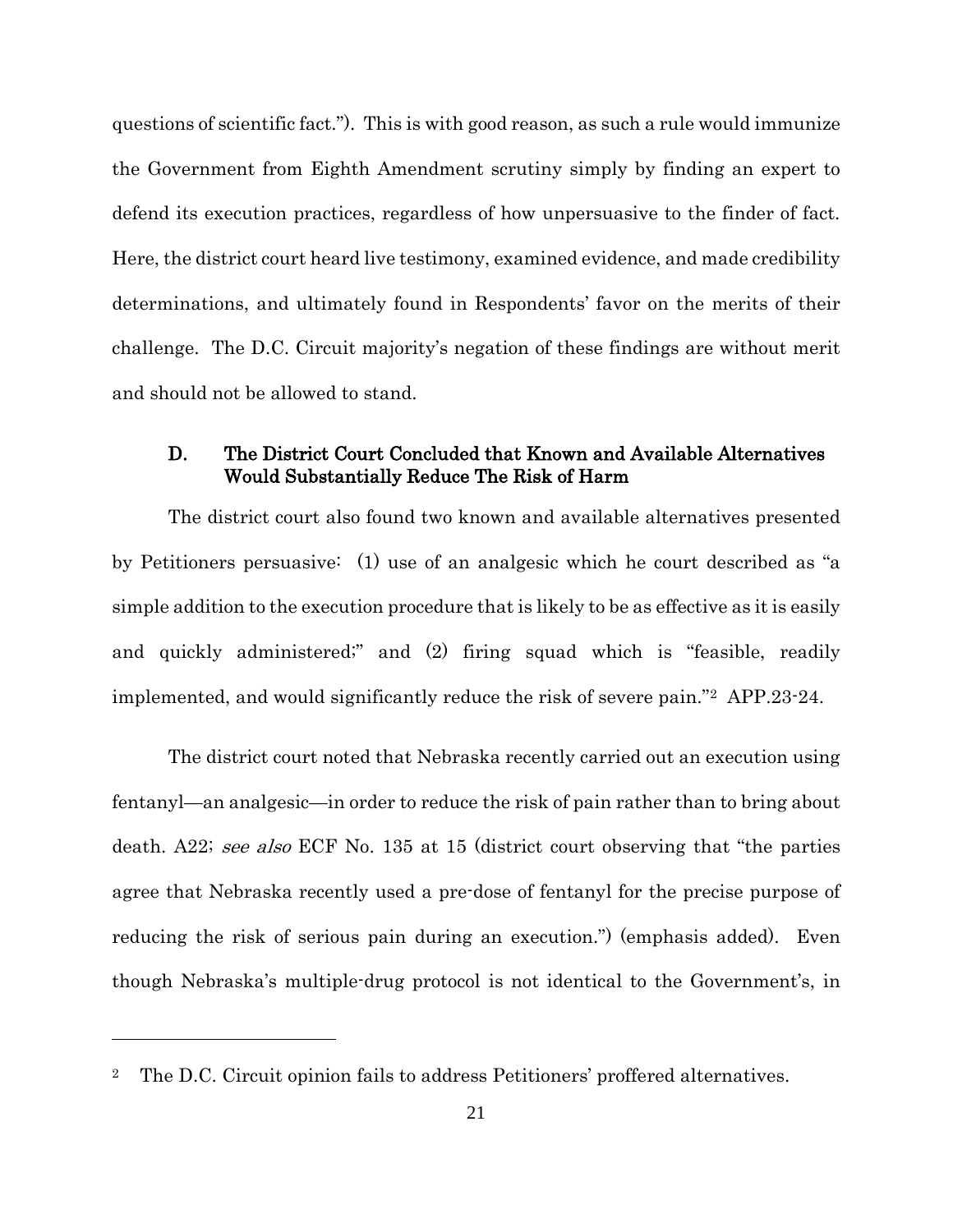both instances the executioner is able to administer fentanyl to reduce the risk of pain from another drug. Such use of an opioid, then, is neither "novel" nor "untested" as the Government urges.

Based on the evidence before it, the district court also found that the firing squad would "significantly reduce the risk of severe pain" in comparison to the 2019 Protocol when applied to Petitioners. APP.24. The Government argues that the prisoner would suffer severe pain for only "8-10 seconds" after being shot by a firing squad, but the district court found that Petitioners would consciously suffer the excruciating experience of drowning for as long as two-and-a-half minutes. APP.11.

## <span id="page-24-0"></span>IV. THE BALANCE OF HARMS AND PETITIONERS' LACK OF DELAY JUSTIFY A STAY

<span id="page-24-3"></span><span id="page-24-2"></span>In addition to the merits of Petitioners' claim, the Court must also consider the balance of harms and whether Petitioners have unduly delayed their claim. Nelson, 541 U.S. 637, 649-50 (2004); Nooner v. Norris, 491 F.3d 804, 808 (8th Cir. 2007). These factors also weigh in favor of a stay.

<span id="page-24-1"></span>Bearing in mind that the death penalty is "obviously irreversible," Evans v. Bennett, 440 U.S. 1301, 1306 (1979) (Rehnquist, J., granting stay as circuit justice), the 2019 Protocol carries a "substantial risk" that Petitioners will experience severe pain from pulmonary edema within a second or two of their injection with pentobarbital due to the already damaged state of their lungs. APP.16, APP.18. Although Respondents have an interest in enforcing criminal judgments without unnecessary delay, the public interest is not served by executing individuals before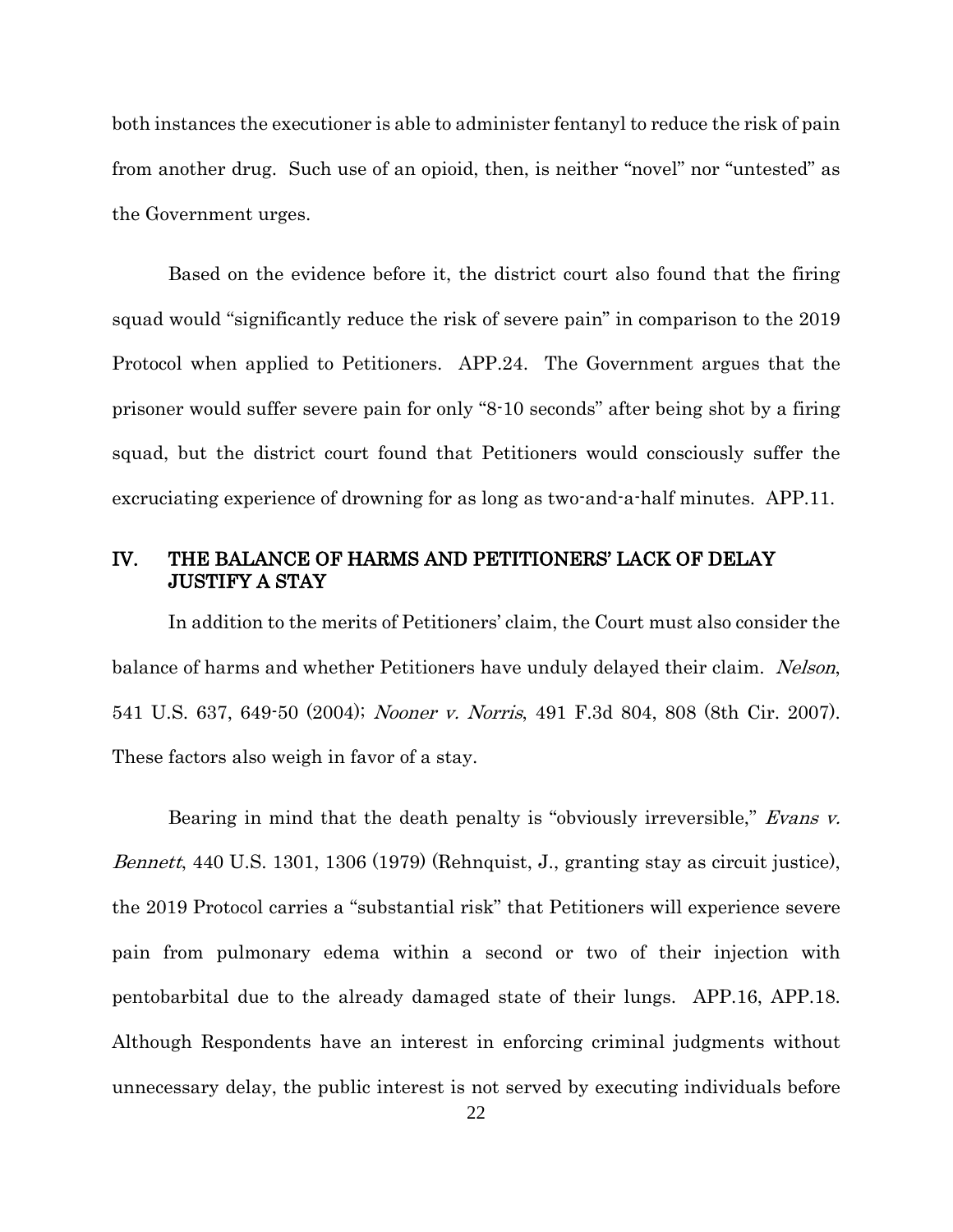<span id="page-25-1"></span><span id="page-25-0"></span>they have had the chance to fully and fairly challenge the constitutionality of their executions. See Barr v. Roane, 140 S. Ct. 353, 353 (2019) (Op. of Alito, J., respecting denial of stay or vacatur) (finding it preferable for claims to be heard on the merits "in light of what is at stake"); see also Purkey v. United States, 964 F.3d 603, 618 (7th Cir. 2020) ("Just because the death penalty is involved is no reason to take shortcuts—indeed, it is a reason not to do so."). Indeed, going forward with Petitioners executions now—rather than two months from now as ordered by the district court—would subject them to "a method that the district court has determined is likely under the current circumstances to cause them agonizing, readily avoidable pain." APP.46 (Pillard, J., dissenting).

<span id="page-25-2"></span>Furthermore, as Judge Pillard recognized, Petitioners have not delayed their as-applied challenges in the slightest. Id. ("Johnson's and Higgs's claims could not have been brought earlier. As soon as they knew of their COVID-19 diagnoses, they notified the district court; within days, they supplemented their complaints."). Indeed, the district court previously recognized that the last-minute nature of these proceedings and the resulting costs to the government are largely Respondents' doing by scheduling execution dates as they have. See ECF No. 145 at 16. In this situation, that is all the more true; Respondents have allowed COVID-19 to ravage its prisoner population, including Petitioners. See, e.g., Smith v. Barr, No. 20-cv-00630, 2021 WL 71168, at \*2 (S.D. Ind. Jan. 7, 2021) (noting that 657 prisoners and 70 staff members at FCC Terre Haute tested positive for COVID-19 between December 8, 2020 and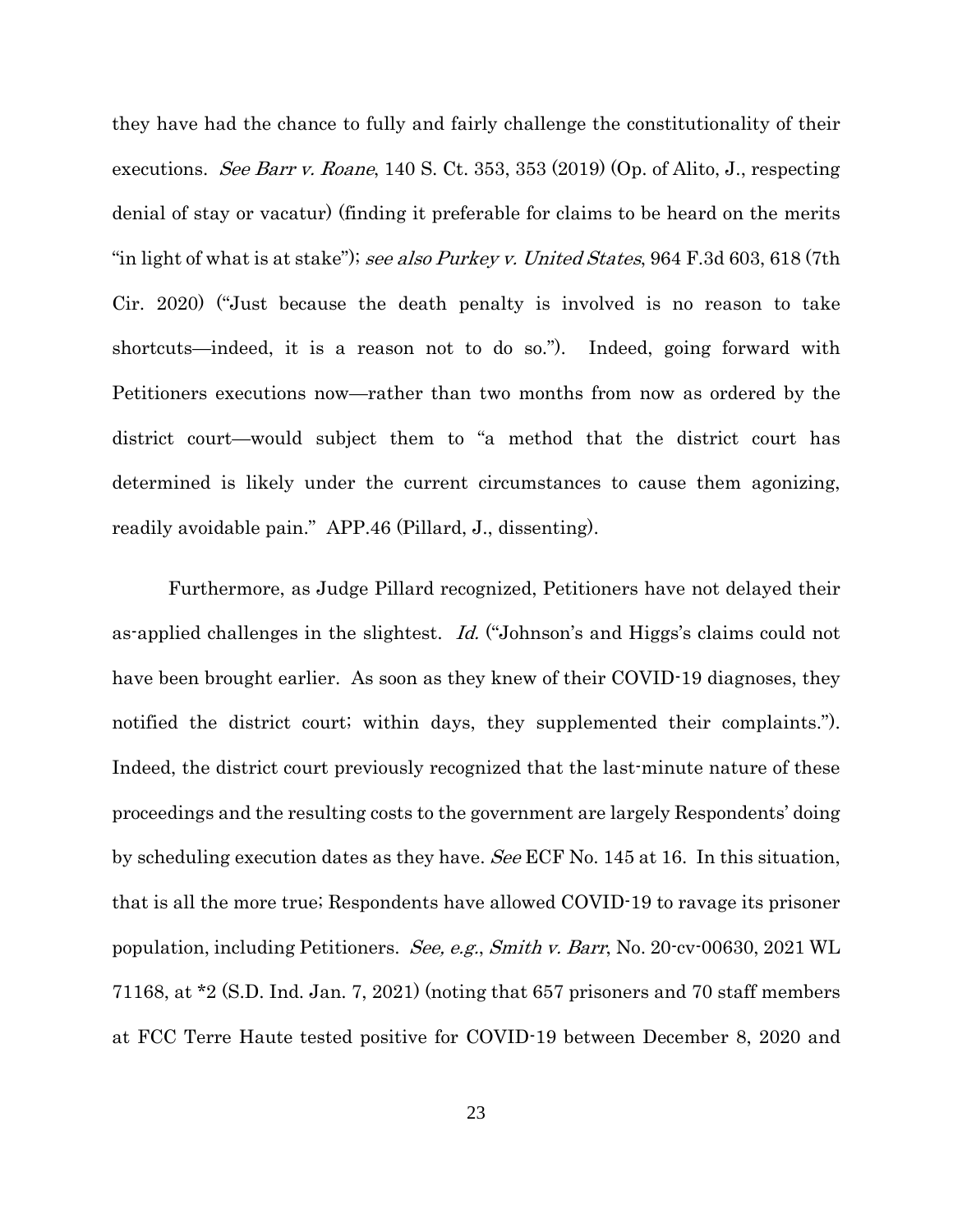<span id="page-26-0"></span>January 7, 2021).<sup>3</sup> Accordingly, this is not a case in which "a claim could have been brought at such a time as to allow consideration of the merits without requiring entry of a stay." See Hill, 547 U.S. at 584. This Court should stay Petitioners' executions to allow full and fair litigation of their meritorious claims, and to preserve its authority to review that claim after the appeal.

 $\overline{a}$ 

<span id="page-26-1"></span><sup>3</sup> It also was not lost on the district court that "executing inmates who are positive for COVID-19 in a facility with an active COVID-19 outbreak will endanger the lives of those performing the executions and those witnesses it" and "is irresponsible at best." APP.29.